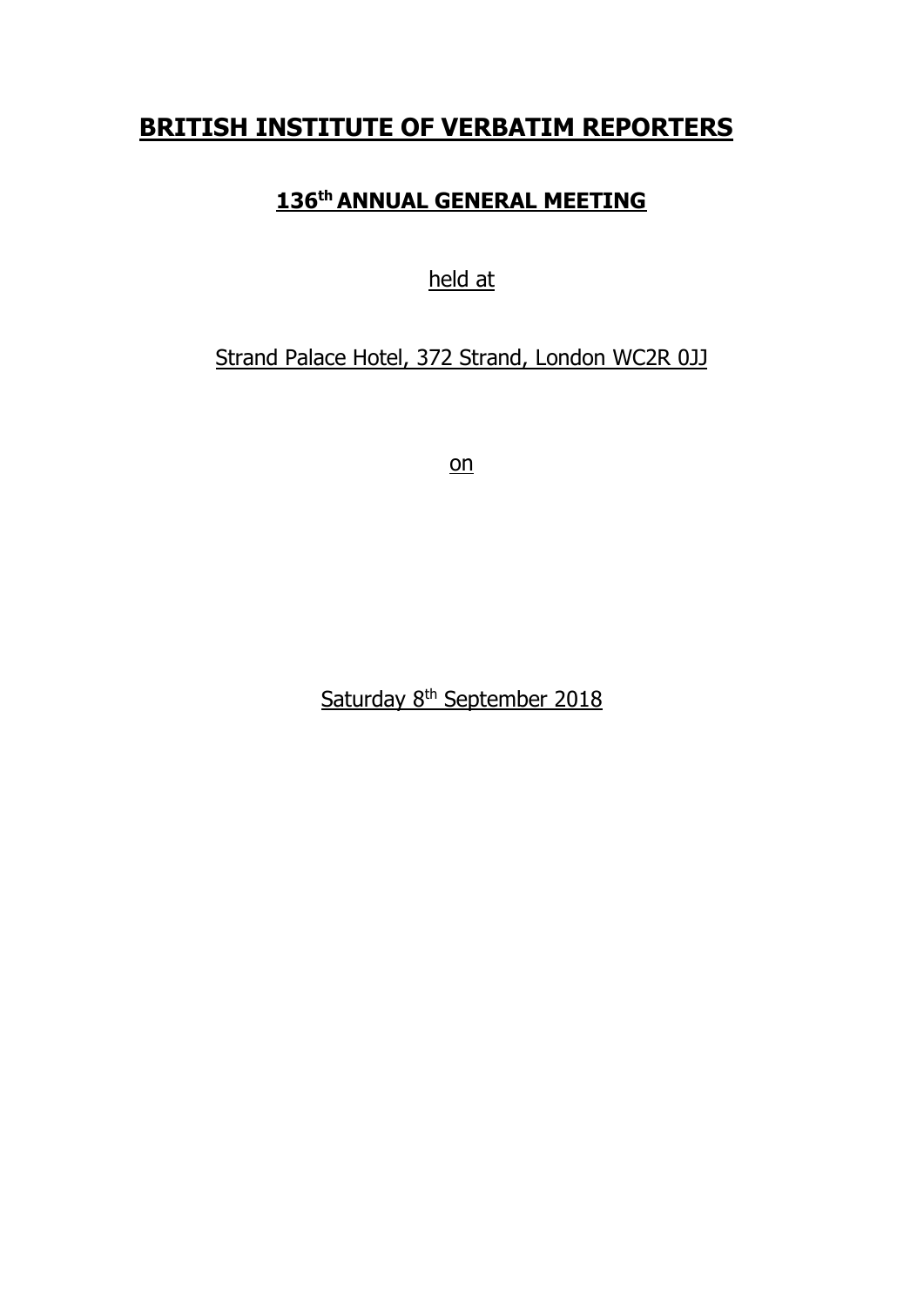#### **MEMBERS PRESENT**:

LEAH WILLERSDORF GEORGINA FORD MIRIAM WEISINGER ALAN BELL NICOLE HARRISON ANN LLOYD ORLA PEARSON IAN ROBERTS MARY SORENE

NATALIE BRACKEN VICTORIA DAVIES FRANCES DOBSON NICOLA DUTTON SHELLEY DUTTON MIRELLA FOX – Skype SHERYLL HOLLEY SUSAN HUMPHRIES – Skype MARY KRELLE REBEKAH LAMPLOUGH RACHEL LLOYD ELAINE McCARTHY – Skype SUMANTH NAYAK – Skype DEIRDRE O'MALLEY JACOB SMITH KATH SYKES – Skype RICHARD WARD JULIE WHITAKER

NEIL HOLLEY – Technical Support (thank you!)

[NAME] – denotes the member was attending via Skype and had typed a comment in the chat.

## **At 2.00 pm - Presentation of Betty Willett Award**

The AGM commenced at 2.16 pm

## **Welcome and introductions**

THE PRESIDENT: Before I begin properly, I just want to note that Mary Krelle is kindly taking the note again for us again this year so let's do what we ask of others when we are working: state your name, speak up, speak clearly, do not speak over anybody if they are speaking, and please do not interrupt others. I will now ask Mary to read the Notice.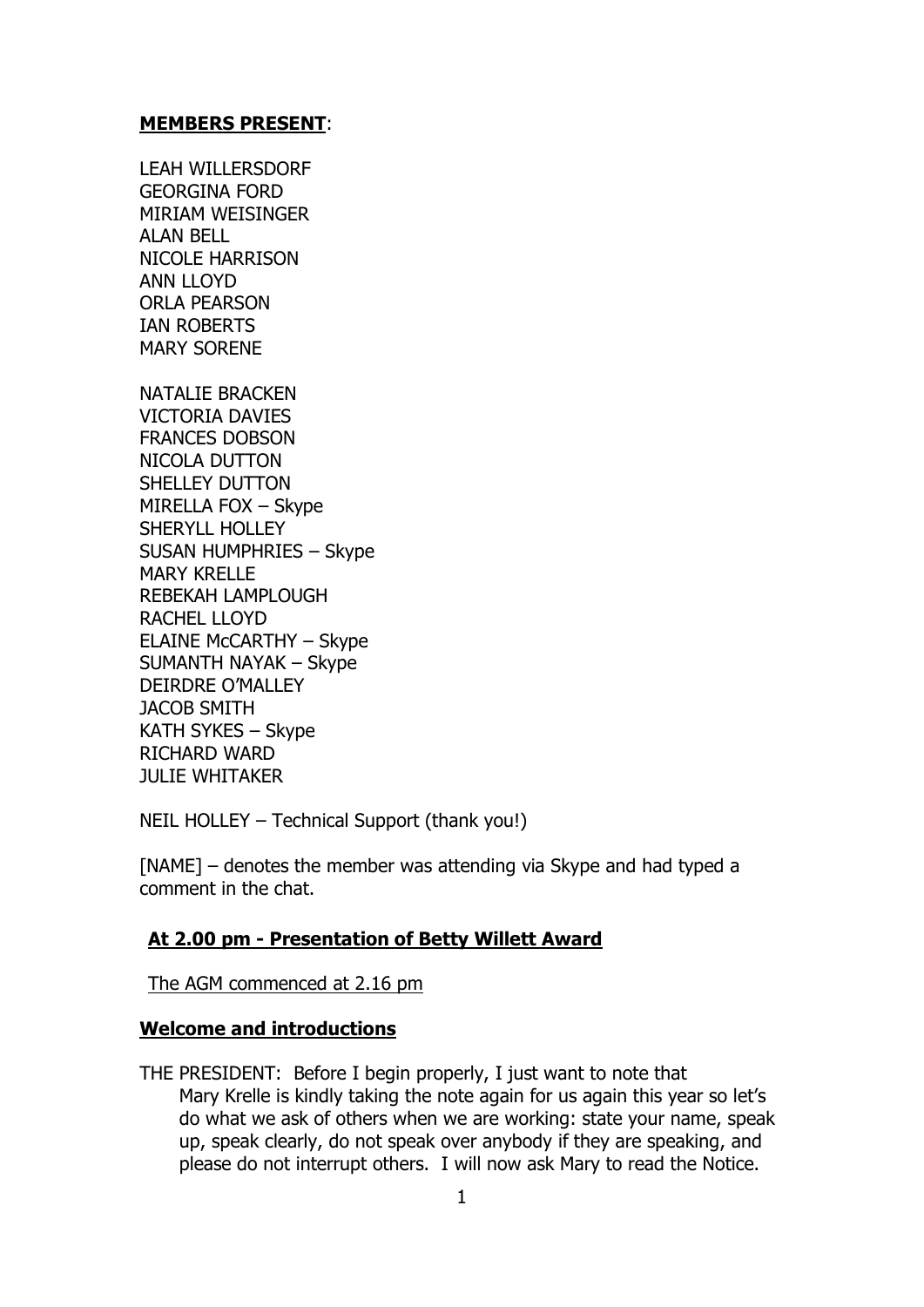## (THE SECRETARY DULY READ THE NOTICE OF MEETING)

## **Apologies for absence**

THE PRESIDENT: The next item on the Agenda is apologies for absence.

THE SECRETARY: The list I have here is: Susan McIntyre; Andrew Howell; Pauline Miller; Sandra Glenny; Ian Dawson; Rita Fox; Michael Laidlaw; Alison Stockwell; Andrew Roberts; Robyn Nott; Hilary Maclean; Helen Davies; Christine Lawton; Cindy Wu; Franny Barrett; Melanie Ball; Jenny Chandler; Katy Ryder; Patricia Atherton; Gail Mallaghan; Orla Pearson; Jean Lukins; Ashleigh Roberts; Heather Casali; Louise Pepper, if she does not Skype in; Sandra Evans; Caroline Booth.

Does any member have any others?

NICOLE HARRISON: Amanda Bavin and Karen Young.

THE PRESIDENT: Audrey Shirley.

#### **Minutes of last meeting**

- THE PRESIDENT: We move on to the Minutes of the last meeting, which have already been circulated to members by the website. We have copies if anybody wants them.
- THE SECRETARY: They have been on the website since November, but I did bring a few copies. We want to know if they are approved.
- THE PRESIDENT: Are there any objections to anything that is in the Minutes or anything to add or comments or corrections? (No response) (Minutes approved)

## **President's Address**

THE PRESIDENT: Welcome to London and the Strand Palace Hotel for this, BIVR's 136th Annual General Meeting, which sees the end to the last 12 months' slogan, "The Future's Bright! The Future is BIVR!" - not sure if you are happy or sad about that. As always, thank you to those in the room and appearing on Skype who have taken time out of your precious weekend to attend the AGM. I hope those who also attended the workshops this morning enjoyed themselves and really found value in them, not to mention the massages and headshots.

BIVR Council always works hard to serve its members and the last 12 months have been no exception. With the increase in subs last year, the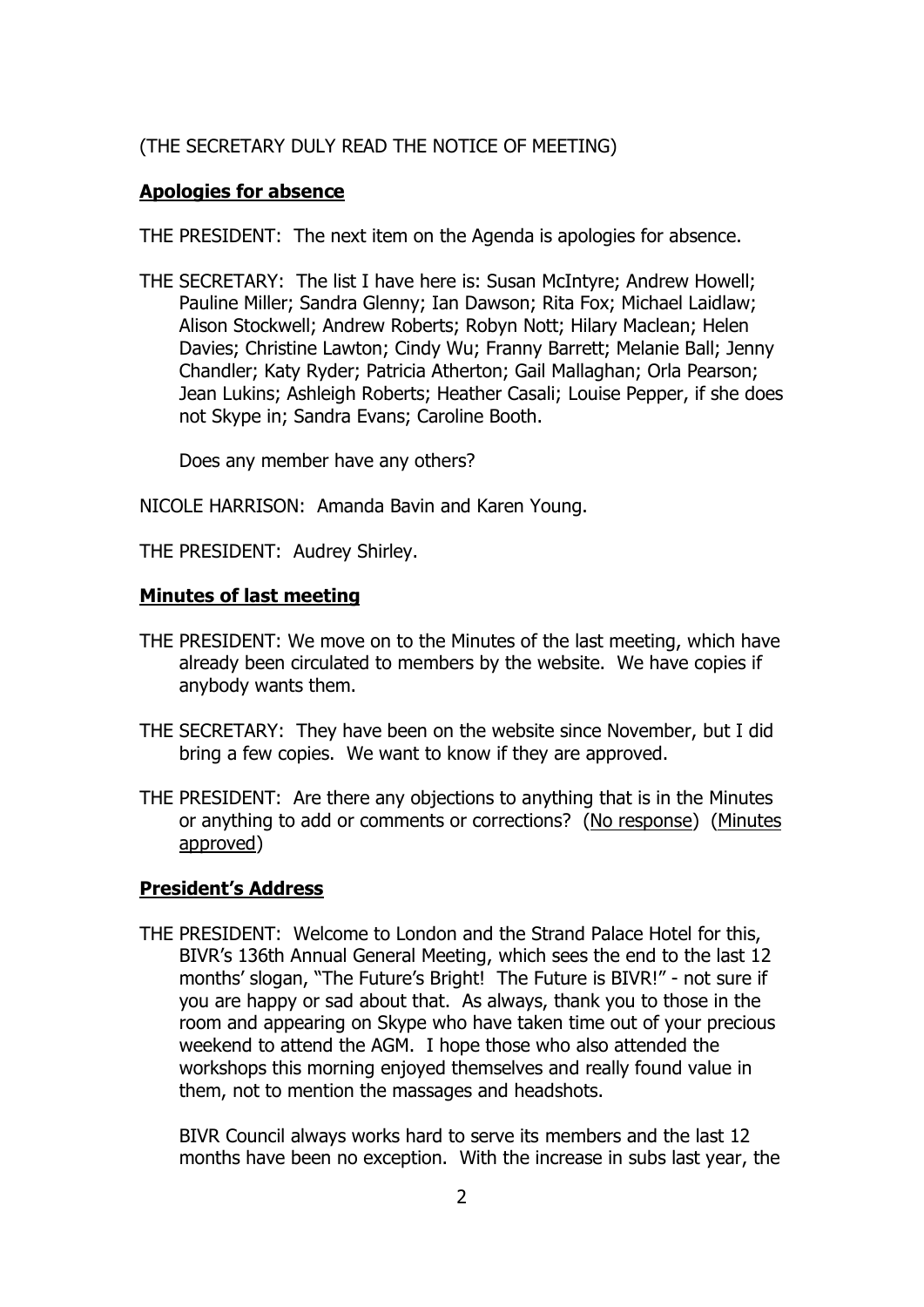opportunities for the promotion of BIVR were extensive. Where we incurred the most cost was exhibiting at Legalex back in April of this year. One part of the expense for that was the brilliant, tall posters we had made for our stall which, I am delighted to say, are re-useable at subsequent events. Just on that note, I would like to thank Carryl Sorene once again for her hard work on doing those banners. They really took a lot of work. Legalex was perhaps not the best exhibition for us though.

Having said that, it certainly raised awareness that stenographers, both pen and machine, still exist even after the digitalisation of our courts. Not only that, we had a few deaf people stop by our stall, and one even called us "heroes" because she is able to follow meetings and conferences thanks to our STTR/captioning members.

Also at Legalex there were what might be termed "hidden expenses", in that you do not just pay for the hiring of the space but you hire the tables, the chairs, the television, the power sockets, even a bin (we just used a plastic bag!). As an aside, we have learned now how to price for the BIVR Awareness event. Electricity - who knew you had to pay for that? Not only that, but there were added courier costs to get the majority of our merchandise to/from the ExCel Centre.

We had a fantastic position right by the entry/exit, even though we were one of the last to book for the event, and that meant a lot of footfall for us. We demonstrated realtime/captioning onto the TV, which we also had to hire, and that made people stop, look and wonder what we were doing. We also had the feed going out onto iPads on one of the tables. We managed to get a large number of business cards as well as hand out BIVR fliers. Those business cards will become our contacts for our next event.

With social media being what it is in this day and age, we also engaged the services of an expert in the field and he ran our Twitter campaign. Again, even if you do not have social media accounts, all you have to do is google BIVR (for example BIVR\_TWEETS) and you will see our tweets and our posts because it is a public account. The slideshow I have put together for this morning had lots of screenshots from the actual Twitter campaign which we can play again later on.

While we are on the topic of being social, the Summer and Winter Drinks seem to be the two most well attended by members in London, so we are thinking to do away with the autumn and springtime ones and just keep the winter and summer.

Moving on. BIVR's website is in dire need of an overhaul. We have used a little bit of money on a slight rejigging of the current website. Mary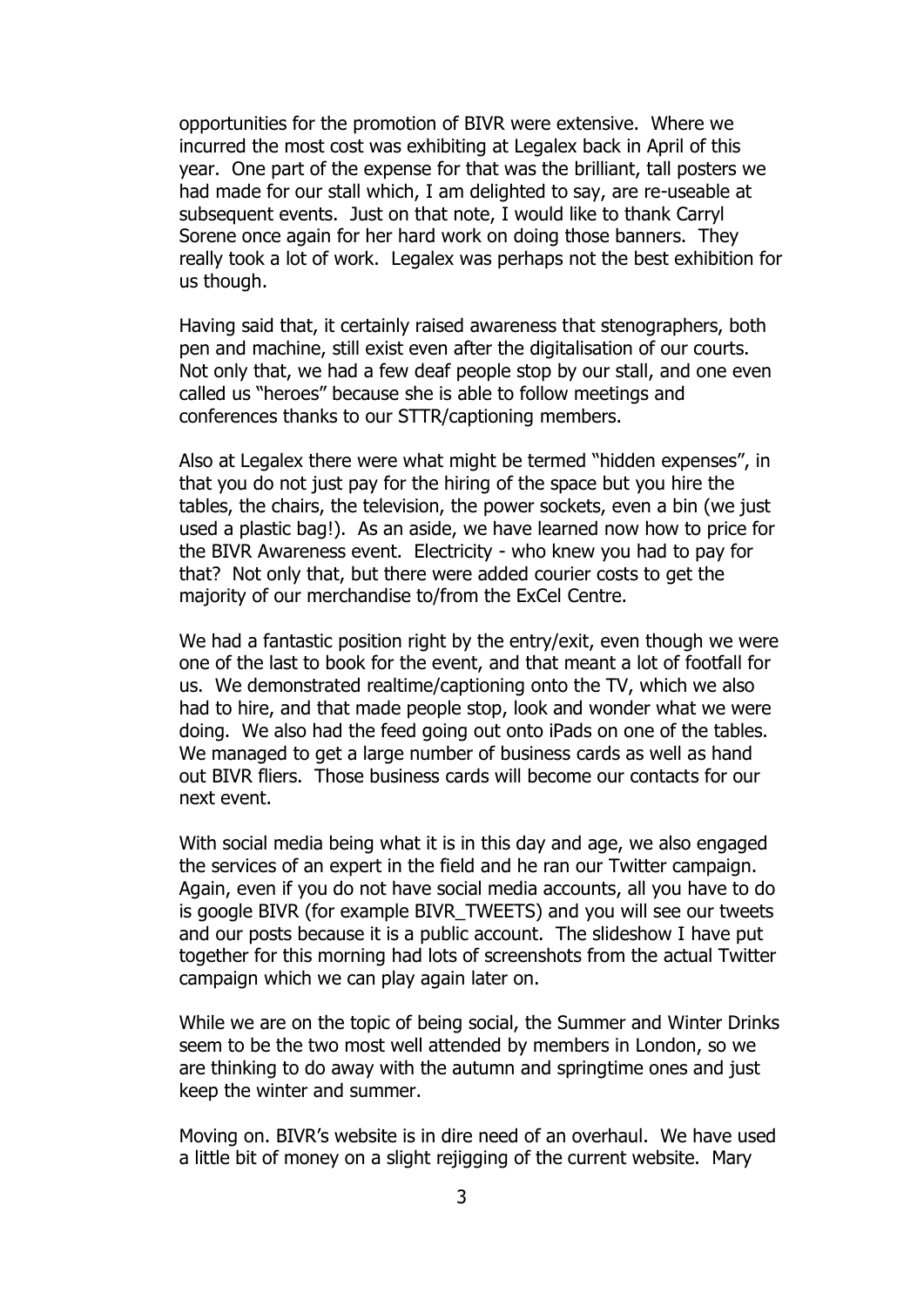and I undertook an afternoon of training with our IT consultant so, for now, she and I shall be running the website. Rest assured, however, there will be a complete redesign and new functionality for the website to make it more contemporary.

We are aware, as are many of you, that not everybody uses social media, as of course is your right. Everybody does, however, use the internet; after all, you get notified of your jobs by email and you send your transcripts in by email. As mentioned in a newsletter, other than utilising the old BIVR Forum, at the moment there is no other way to engage all members at the same time other than via constant emails from Mary. The private BIVR members-only Facebook group often has job opportunities posted in it, though the way Facebook works is that you will receive a notification that there is a post in the group and so when you log in to Facebook you are alerted to check the group, so perhaps we need to look at something akin to that run alongside the website. We do not know how or if it is even possible, nor do we know the cost, but we do need to find a way to get everybody all at once so that nobody feels excluded. To have Mary email everybody all the time is not an effective, or modern, way of doing it. Again, if you have any suggestions, let us know. If no suggestions are forthcoming, Council will just have to do what we can with our own ideas.

The Working Groups: As also mentioned in a newsletter, the STTR Working Group has been made defunct due to a NRCPD registration pathway having been set up earlier this year. Just quickly, speaking of STTRs, we can congratulate the six members who have all recently become NRCPD-registered: Nicola Dutton, who is here today; Katy Ryder; Alison Stockwell; Patricia Atherton; Heather Casali; and Samantha Boyd.

The Verbatim Reporting Working Group (encompassing the Audio Transcribing Working Group) is still working to get exam syllabi and exam criteria set. This is a mammoth task and one that cannot be rushed but rest assured we are working on it.

With training, development and recruitment of students part of the Institute's remit, we are delighted to say that we have forged a strong relationship with the University of Westminster School of Law, and we are in the process of securing a relationship with the Supreme Court and Judicial Committee of the Privy Council. More details on this will be in the next BIVR Bugle.

Two features in the BIVR Bugle, "What's the Difference?" and "The Member of the Moment", have proved popular, so if you would like to ask a question or perhaps write the question/answer for this section or put your career on paper, again let us know.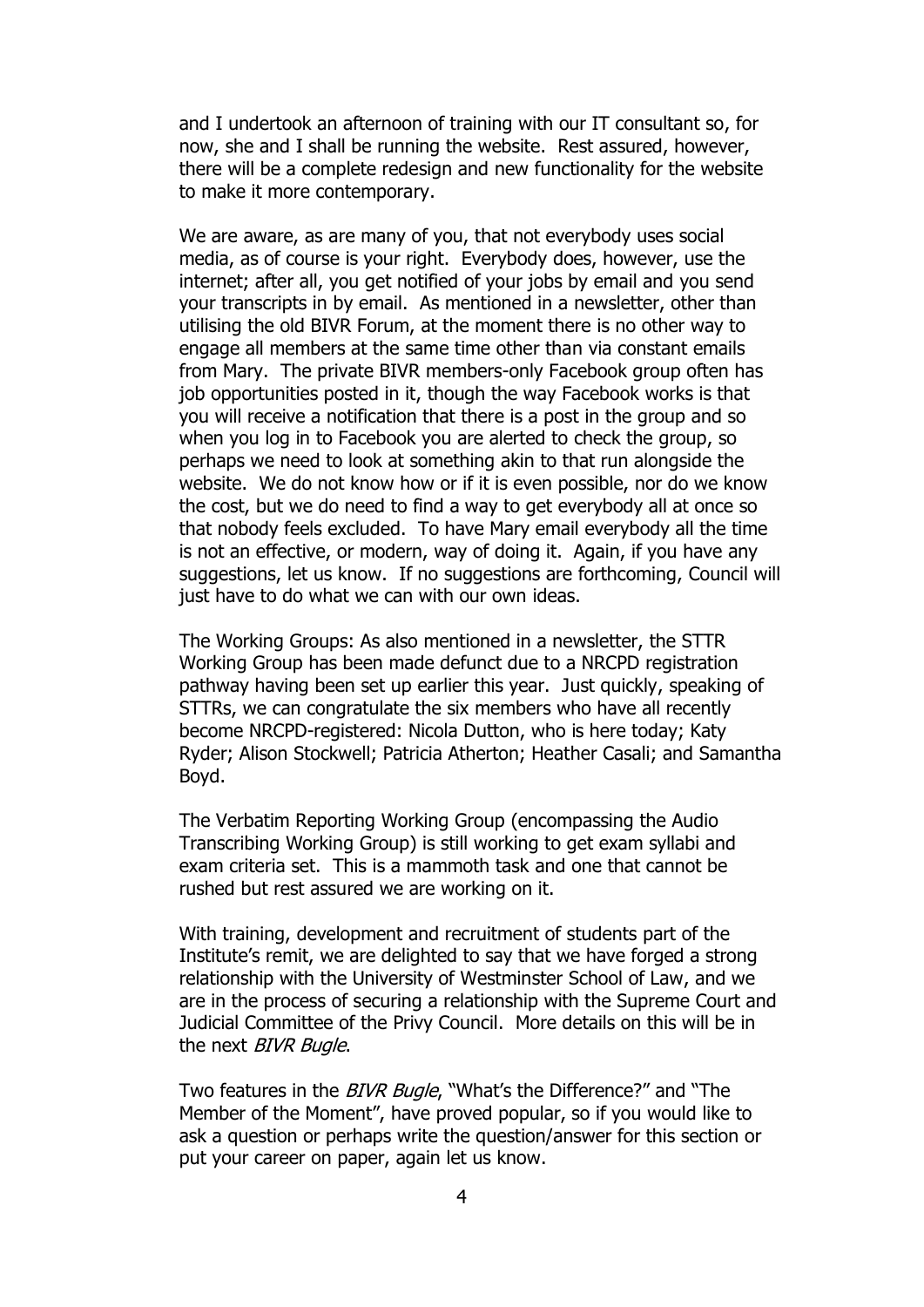While we are on the topic of careers, as mentioned in the summer BIVR Bugle we are looking to do what for the moment is dubbed "The Pen Writers' Project". The Institute as an organisation needs your stories and it needs your knowledge. If you are interested in taking part, please let us know.

I have lost count of the number of times in three years I have said, "Please let us know". Honestly, your Council is here for you. Without you, our members, there is no Institute.

Something which we have recently introduced (and literally only weeks before the AGM) is the opportunity for organisations associated with our profession to support our events by way of a sort of sponsorship scheme. This scheme involves five tiers of support with varying benefits for different prices. All bar one of the tiers entitles the supporter organisation to have a linkable logo on our website under a new drop down menu "Supporting BIVR". To go with this logo, we have asked the supporter organisation to say a sentence or two on why they support BIVR. At present we have three, only one of which so far is on the website. This opportunity is also open to members if they wish. This is the comparison table which we can pass around for everybody to see. I think it will also go on the website at some point.

Stenography is a profession which is absolutely worth fighting for and championing. Even in just three years as your President, the work that we do has evolved. We are all professionals with a responsibility to be guardians of the record we take. The work which we do matters; regardless if you are doing arbitrations, depositions, regulatory health, speech to text, court work, et cetera. It all matters. None is more or less important than the other. The record you take is history. What we do matters. We know this because clients tell us. We know this because the public tells us on social media. We know this because we do it day in and day out.

This Institute must, and will, continue to motivate and inspire. We are all different in our own ways, and that is a good thing, because we need to be. Around the world BIVR is now recognised as the organisation of professional verbatim reporting in the UK. Today is BIVR's day: busy reporters coming together to pause, to reflect, to catch up with colleagues and friends, and perhaps meet and make new ones.

This is the last time I will give this speech. I am looking forward to getting a lot of my spare time back - and learning French - and working a little bit more, but BIVR needs continuity and consistency and you will get that from Council because we will provide for you, promote for you and listen to you.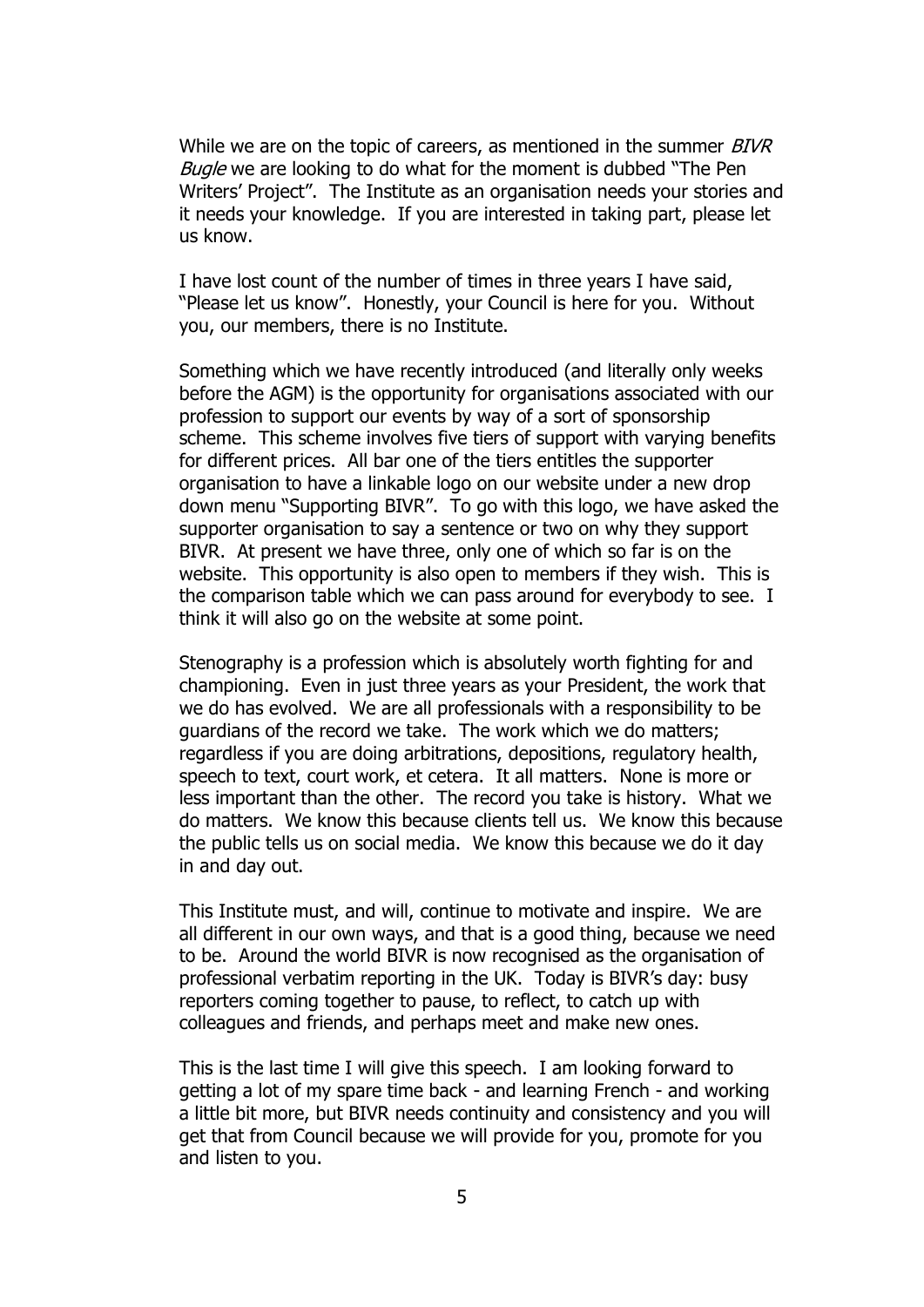Even as my presidency draws to a close, I will remain a vocal champion for this profession. I will continue to stand alongside BIVR and all that it stands for. Stenography, this unbelievably unique skill that we have, is what sometimes truly gets us out of bed in the morning. I am proud to call myself not just a stenographer but a member of this organisation. I hope today that you, too, are proud of what your unique skill is and also proud to belong to BIVR. After all, our strength is us - the Institute's members.

Finally, I want to thank Council for all their work and their continued support, but my biggest thanks must go to the lady sitting to my right. I will not say much more than that, Mary, but, thank you; you have been a real rock over these last three years. Thank you. That is it. (Applause)

Any questions?

SHERYLL HOLLEY: Can I just check, I know the fees went up last year; have we had many losses because of the fees increase? That is one of my questions.

VICTORIA DAVIES: I was going to ask that as well.

- THE SECRETARY: Seven members took retirement, 12 members did not renew, but nine new members came in. We have one Associate remaining to take the full membership exam. I have just got these noted down. Two of the people who did not renew literally took retirement to leave the profession entirely and leave BIVR entirely. Quite a few people of those 12 who did not renew did not even bother to answer.
- FRANCES DOBSON: Do you have a breakdown of who are pen writers and who are stenographers?
- THE SECRETARY: Two pen writers, one student, and the rest were machine writers, CAT writers. One left the profession to go into the priesthood or something, took Holy Orders. Those are the figures. On the database at the moment, we have 125 members, and that includes our students, retired people and working members.

VICTORIA DAVIES: Are we going on Any Other Business yet?

THE PRESIDENT: Good Lord, that is at the very end.

VICTORIA DAVIES: I have got something I want to raise about fees at some point. I am not sure if now is the appropriate time.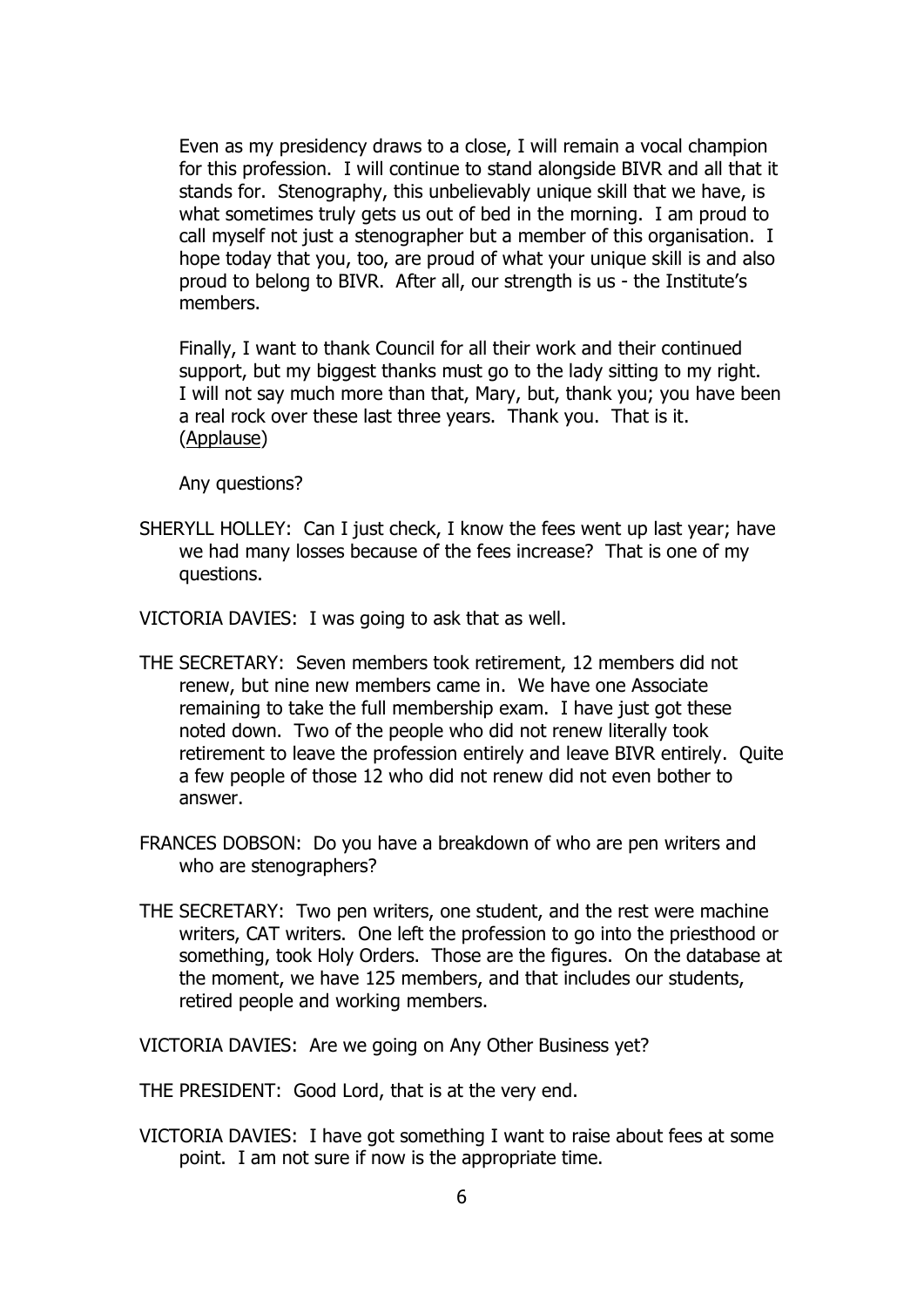- THE SECRETARY: Whenever you like. There is the Treasurer's report to come.
- VICTORIA DAVIES: I had better raise it now then. You know we decided to have two separate instalments?
- THE SECRETARY: That was to allow people for the shock of, effectively, doubling the fees.
- VICTORIA DAVIES: Does that finish this year? That is not happening again?
- THE SECRETARY: Have we decided that?
- THE PRESIDENT: I don't think it has been anything we have discussed. If people want it, we can still do it.
- VICTORIA DAVIES: If it carries on, there needs to be a levy for having the two instalments.
- THE SECRETARY: It does cost us extra because there is the printing of the cards twice.
- VICTORIA DAVIES: I paid in two instalments and I agreed to it but I did not think about the doubling up of the cards and your time, Mary. If that is going to go forward you need to have an extra fiver put on it, or something like that, to cover the time and to cover the extra cards that you get.
- THE SECRETARY: There is extra postage in sending it out and the extra cost in having the card printed a second time.
- VICTORIA DAVIES: That needs to be factored in somewhere for paying in instalments.
- THE SECRETARY: We can take that on board.
- [LOUISE PEPPER]: It is Louise. I am just letting you know I have joined the call.
- CHRIS ARMSTRONG: I think my question may come under Any Other Business. I am not quite sure what questions you are taking at the moment.

THE SECRETARY: It is questions really on the President's Report.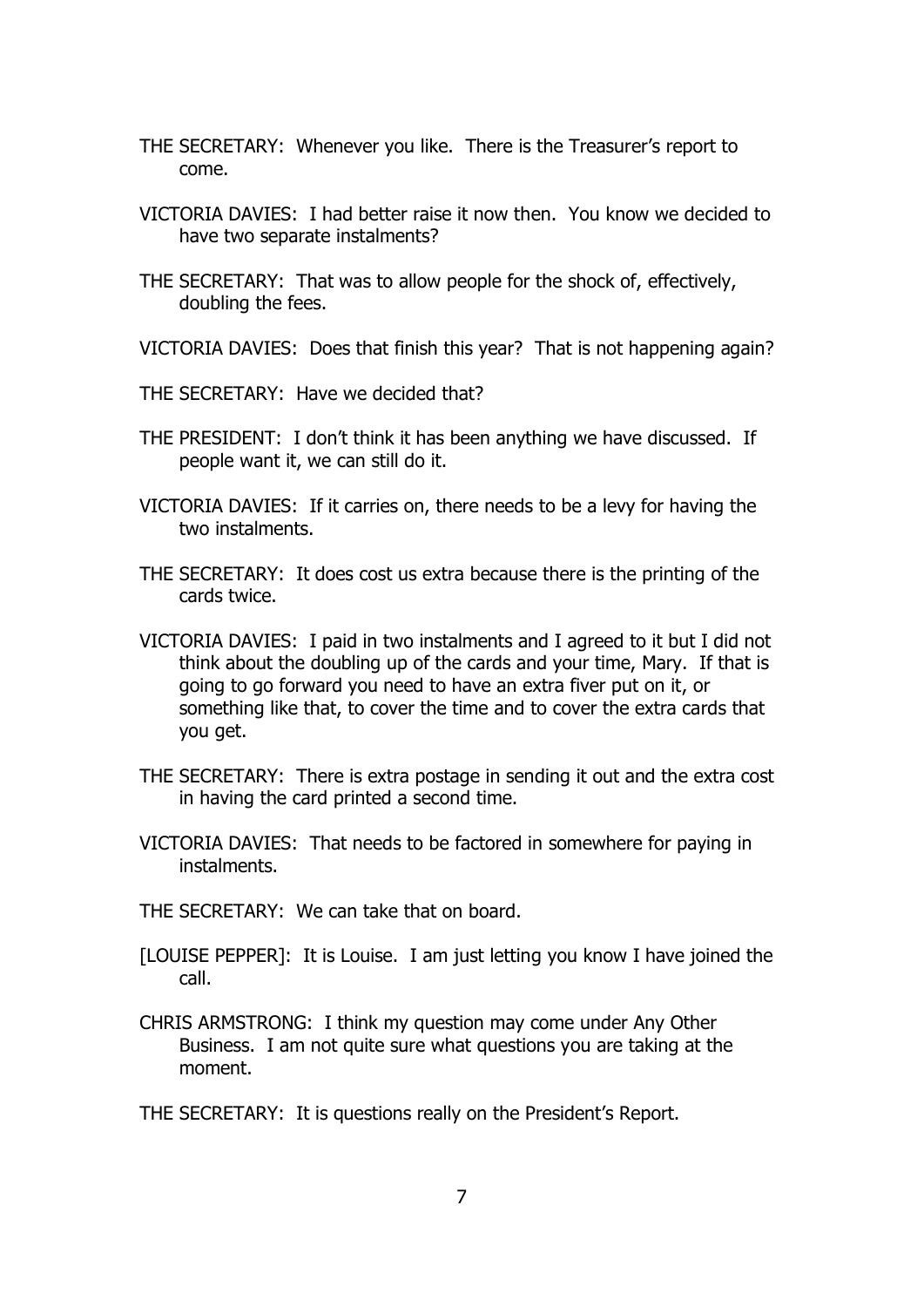CHRIS ARMSTRONG: Just briefly, then, and you can tell me to stop. I have not mentioned it before and I have not been to the AGM for the last two years - I may have mentioned this verbally to you, Leah - on the question of pen writers and those of us even though we are qualified on the STTR [sic] but are still using paper-feed machines, I just wanted to let you know that in fact I have had a huge increase of requests for non-electronic. For example, anybody who got the news last night about the British Airways cyber attack on 400,000 passengers yesterday this last week and other things.

I have had two embassies approach me and the Metropolitan Police Force. They do not want any electronics at all.

I thought I should bring this forward to you because, as you said, all our work is equal, it is all covered. It is very important in the same way that people move from satnavs back to phones and one thing and another. We have really got to keep watching this. If you have got the speed, it does not matter whether it is my left foot that you do it with, as the film said. If you are interested in knowing any more on that, I will let you know, but you do have to do it without electronic equipment. You do the transcript on a Microsoft document at home or at their premises and, if you do it at home, a motorcyclist will come and collect what you have printed off at home. Nothing goes on the internet.

THE PRESIDENT: That could be another avenue for pen writers as well.

CHRIS ARMSTRONG: As for all of us who are prepared to do it in that way. As I say, one of the Embassies said to me, "It is no good any of us going any higher tech because the hackers will follow us; they will be there". I said to Deirdre, and this must be true or they would not have said it (or would they?), they said that back in Moscow they are now using manual typewriters. I felt it necessary to mention it to you. I do not know how many of you have heard of this.

THE PRESIDENT: Thank you for raising it.

- CHRIS ARMSTRONG: I have a job in Luxembourg next week that is exactly on that basis.
- THE PRESIDENT: Georgina has just suggested would you be willing to write something for the newsletter so everybody is aware of it? They will get the transcript of this. If you send an email to Mary she can put that in.
- ALAN BELL: Or perhaps a letter!
- CHRIS ARMSTRONG: How about a pigeon carrier? If anybody's interested. If everybody is on electronics and wants to do that, but there may well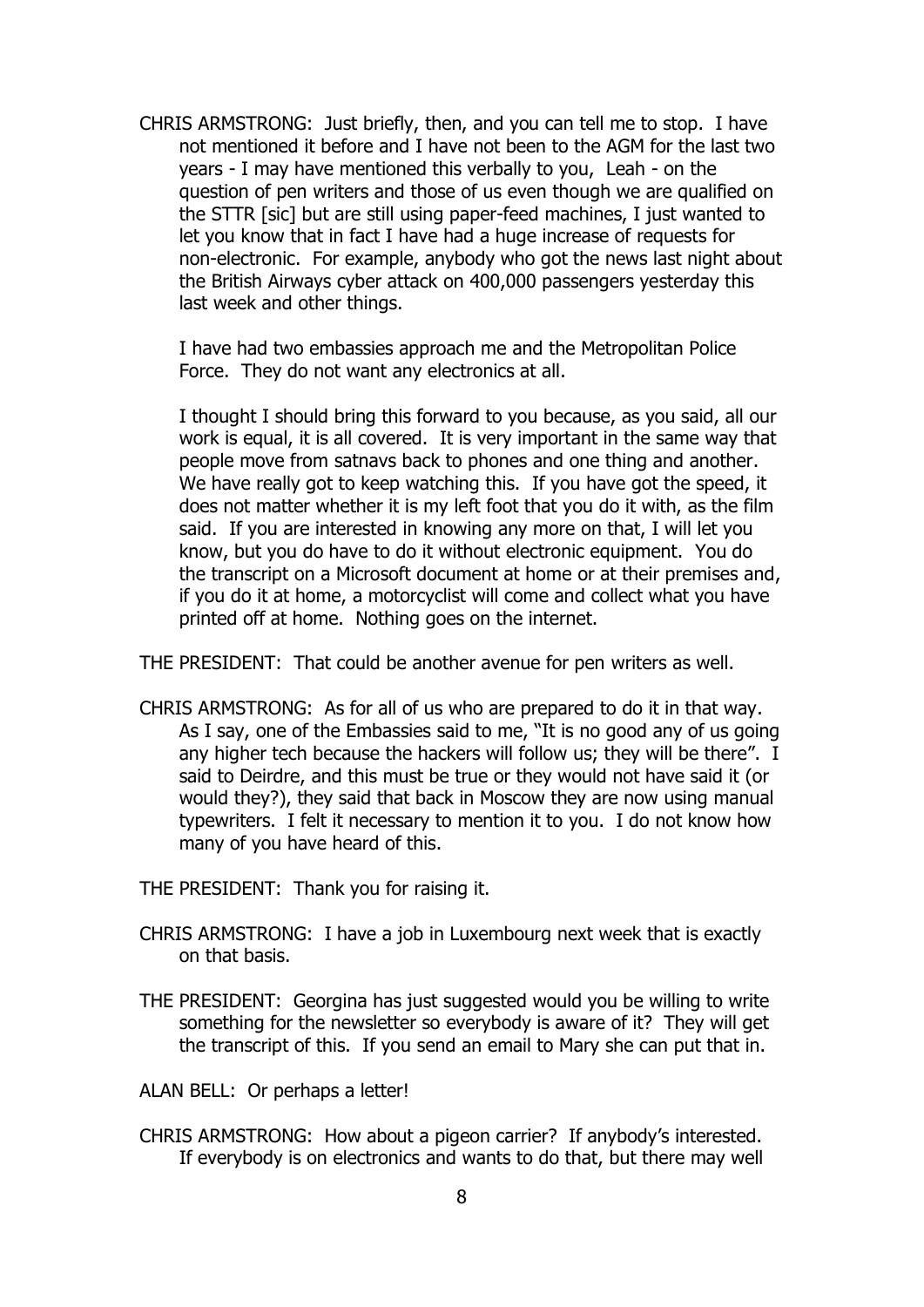be pen writers who work in the House of Lords and are still bowling along and are happy to do it or paper-feed palantypists and stenographers. We are needed.

THE PRESIDENT: You can be the go-to person for all that.

- CHRIS ARMSTRONG: I am in charge. I hope it is useful.
- VICTORIA DAVIES: Just to say that you can do a machine transcript without ever going near the internet as well.
- THE PRESIDENT: It is because the machine that a lot of us have is electronic.
- VICTORIA DAVIES: You do not have to connect to the internet to provide a transcript or connect your steno machine to your laptop.

CHRIS ARMSTRONG: They do not want it on the internet.

THE PRESIDENT: If you can put all that in written form.

CHRIS ARMSTRONG: I do not want anybody to think I am forcing it on anybody.

THE SECRETARY: It is useful information.

FRANCES DOBSON: It is interesting that the Russian Embassy is using manual typewriters because Stenograph provides them with the Russian keyboard. They are doing it out of choice rather than we are backward. It is the type of technology that they are opposed to.

CHRIS ARMSTRONG: Could you repeat that, please?

THE PRESIDENT: Frances says that it is interesting the Russian Embassy are going that way - and correct me if I am wrong Frances - and that Stenograph are offering the Russian keyboard for the machine.

FRANCES DOBSON: So it is the technology. You could raise awareness.

[LOUISE PEPPER]: Are there any paper-feed palantypists?

THE PRESIDENT: Chris Armstrong is one of them.

VICTORIA DAVIES: Chris, are you still on a 2000 Palan?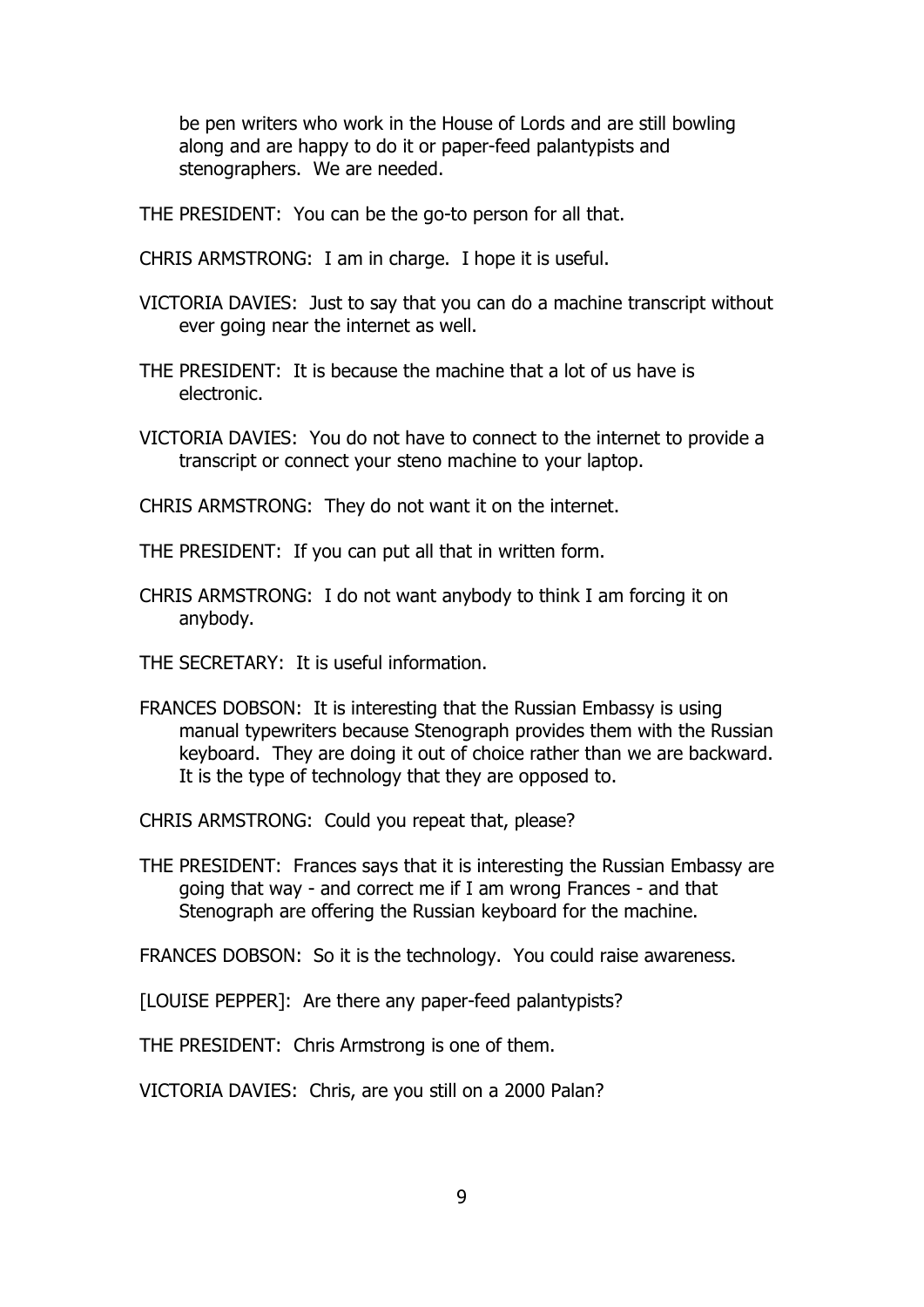CHRIS ARMSTRONG: No, I am on paper-feed manual. I am qualified for Palan. I prefer the paper-feed manual. That is why they let me in. There are quite a few people who changed from paper feed.

VICTORIA DAVIES: It is the one before the 2000.

CHRIS ARMSTRONG: Caroline Stewart and people with Stenograph paper feed. Maybe people could look in their cupboards. Mary has one.

[LOUISE PEPPER]: Yes, I am shocked LOL.

NICOLE HARRISON: What is she shocked about?

THE SECRETARY: She is shocked that somebody is still using a paper feed.

CHRIS ARMSTRONG: The serious thing is that hacking is not going to go away - there is absolutely no doubt about it - or it does not look as if it is. We have got to look in our cupboards, get your pencils out and sharpen them. There must be pen writers around.

FRANCES DOBSON: Any quills?

THE SECRETARY: Most of us are of a certain age, if I can put it that way ---

CHRIS ARMSTRONG: I do not know with shorthand.

THE SECRETARY: --- as members. We do not have any young members.

CHRIS ARMSTRONG: Journalists are taking up shorthand again.

THE PRESIDENT: Richard Ward teaches pen shorthand to journalists.

CHRIS ARMSTRONG: You know all about it. [To Richard] Are you meeting more and more?

RICHARD WARD: As was said, I am teaching the journalist students and there are more and more coming on board.

CHRIS ARMSTRONG: We just have to keep an eye as an Institute.

- FRANCES DOBSON: I am very pleased that journalists are learning shorthand as well because I did a trial which was packed with journalists and not one did shorthand.
- CHRIS ARMSTRONG: This is not as a competition. Please believe me. It is just the work of the Institute to provide what is needed. That is all.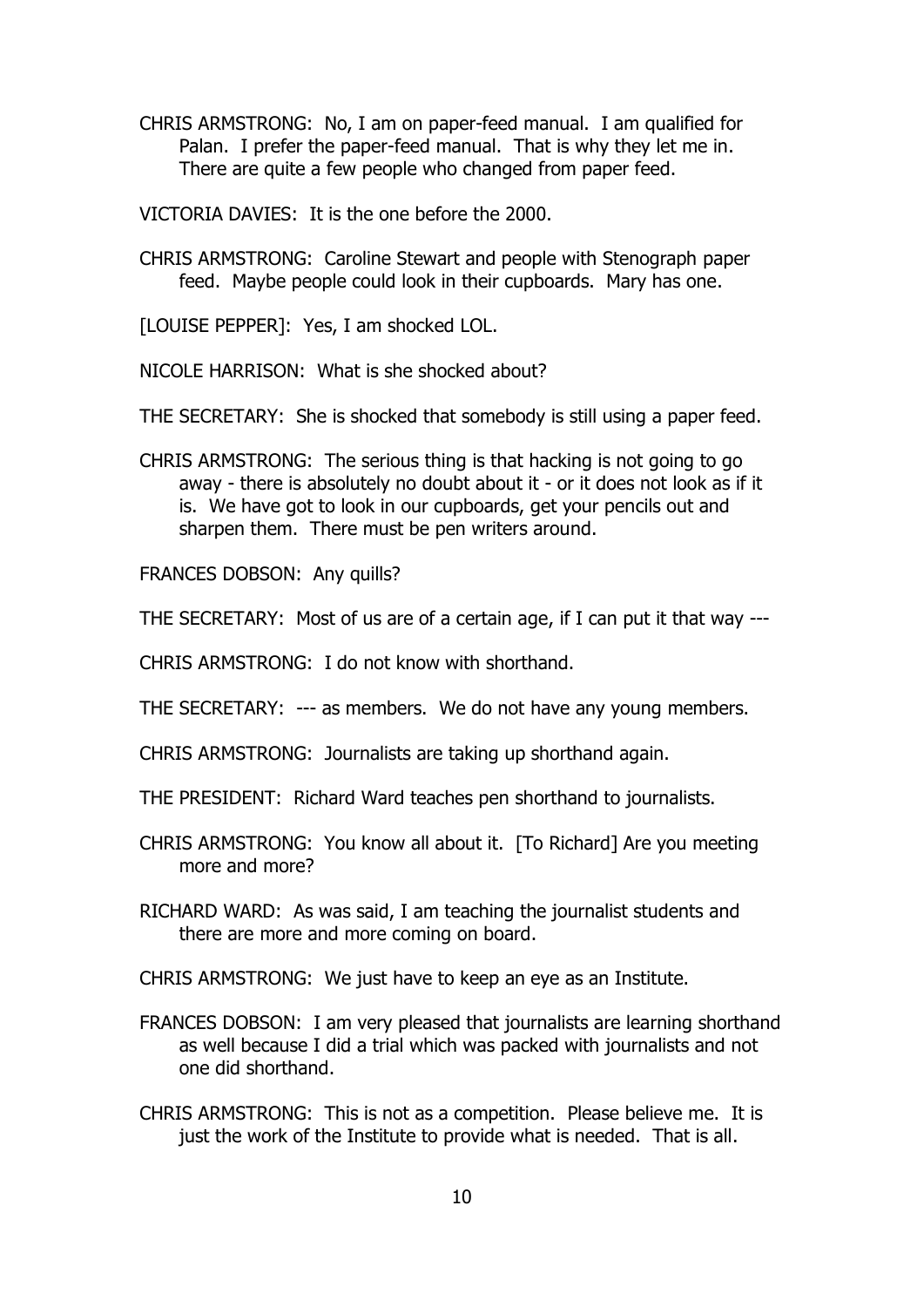- THE PRESIDENT: Like we said everybody, it all matters, every job that everybody does matters regardless of what arena it is in.
- [MIRELLA FOX]: Thank you Leah for being a wonderful President. Wishing you well for the future.
- [SUSAN HUMPHRIES]: Same comment from me.
- THE PRESIDENT: Thank you both. That is very kind. Are there any more questions?
- SHERYLL HOLLEY: I do not have a problem with fees rising but I feel the workshops are still very expensive. Bearing in mind we had such a hike in fees, surely the workshops could be reduced, because I think £100 is a lot - and that is if you get the early bird. I think it could be reduced and you would probably get a lot more people here if the fees for the workshops were reduced. I do not know how other people feel.
- THE SECRETARY: If I can answer as Treasurer, the cost of here and I had negotiated with this hotel (because it is a rather nice hotel) to get the fee down from the other one I had found - and the cost of coming here is not cheap. It is dearer here than last year and the fees are the same as last year. It was the same price.
- THE PRESIDENT: The other thing is with this supportership thing we are doing, we were late off the mark doing it, but had we done it earlier and we can hand this to you so you can all have a look at it - the fees would have been reduced because we would have had money in.

It is basically to sponsor BIVR events. It is not to sponsor BIVR every single day of the year. It is purely for events. There is a comparison table so, say, for example, at the platinum level they would get their logo on our website for nine months after the event that they have sponsored. They would get all editions of The BIVR Bugle up until 2019. They will get a linkable logo to their website on our website, with the words that they have to say why they are supporting BIVR. They will get social media posts from us. They will get four posts a month for nine months. This is the platinum level. They will get discount on advertising in the BIVR Awareness programme that we have. They will get discounts if they choose to be an exhibitor, but for that they have to pay £600 or more. We have had one of those.

Had this gone out a lot earlier in the year, by the time it came to organising the AGM and the workshops, the workshops would have been not £120, I am almost certain.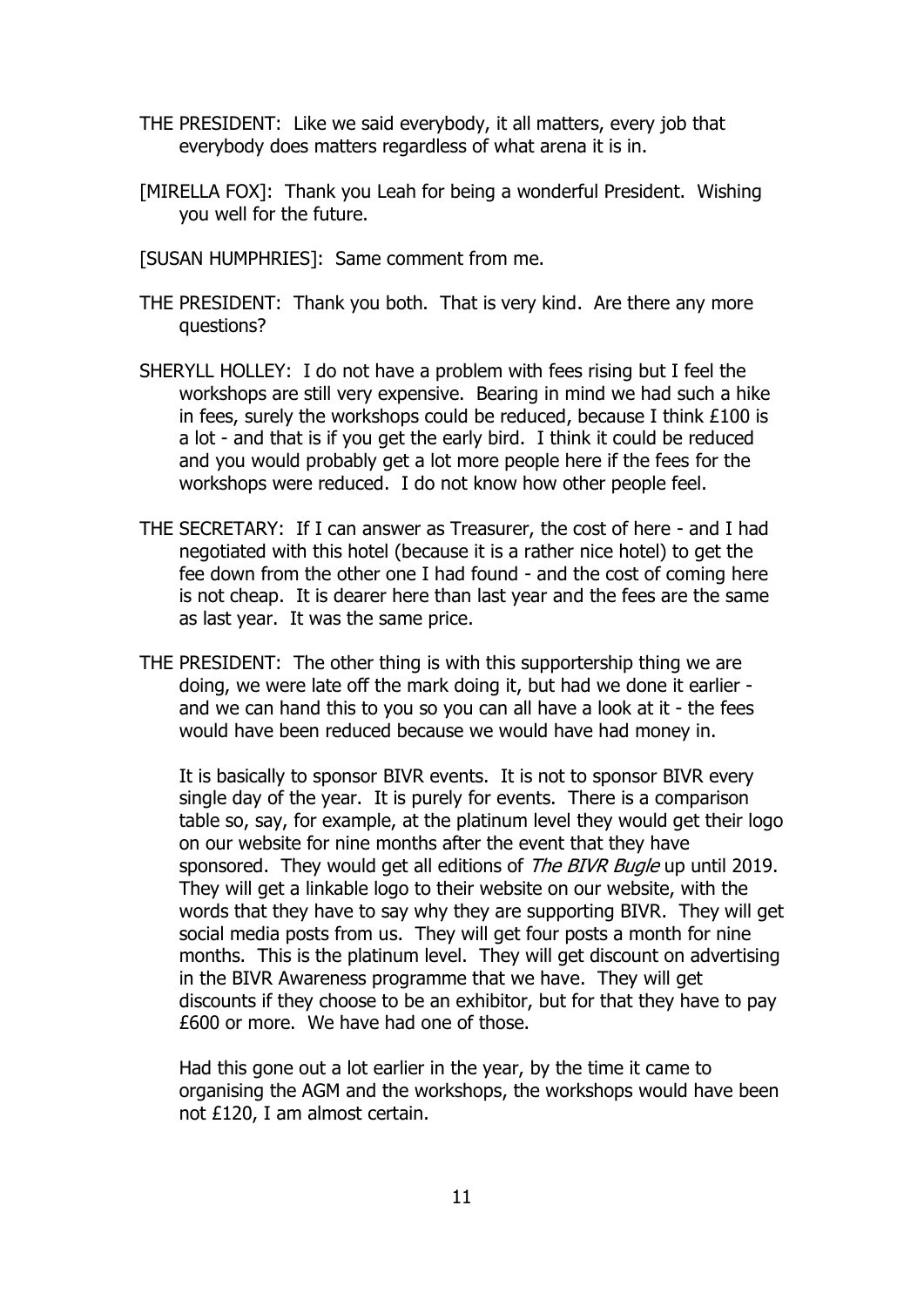- SHERYLL HOLLEY: If you had reduced the level of the fees more people would have come in therefore all the fees would have been covered anyway because you would have had more people attending.
- THE PRESIDENT: We have to do more than the workshops and we needed that money to do other things.
- THE SECRETARY: I rather fear they still would not have come in not sufficiently.
- VICTORIA DAVIES: If you are raising fees and discounting workshops, it negates raising fees. You may as well do one or the other. For all the workshops, as much as I enjoyed them this morning, I think you would have got more people if one of them was at least centred on Case or Eclipse or pen or something and they were not all of the same kind of ilk.
- SHERYLL HOLLEY: I did not mean reduce it to the amount we raised the fees to but reduce it a little bit so we are still gaining from the fees going up but there is still a bit of a discount and we are seeing a bit more as members.
- GEORGINA FORD: Victoria, also this year there has been Eclipse training and Stenograph training so that had already been covered earlier on in the year in the summer. There would have been duplication.
- THE PRESIDENT: There was no point having any more training, for Case especially - who would have done it really?
- ANN LLOYD: And the training is always a lot more expensive than our workshops, at least £200 for training.
- NICOLA DUTTON: I did not attend any of those trainings during the year so it would have been another opportunity to get CPD in an industry-relevant subject.

THE PRESIDENT: Point taken.

- NATALIE BRACKEN: I think quite lot of money was spent on BIVR Awareness Week and I was wondering why it was decided to do a whole week and whether it might be better to do a weekend.
- THE PRESIDENT: We did a weekend. The very first one was a week but it was just one event, but last year's was purely a four-day weekend. We did not do one this year.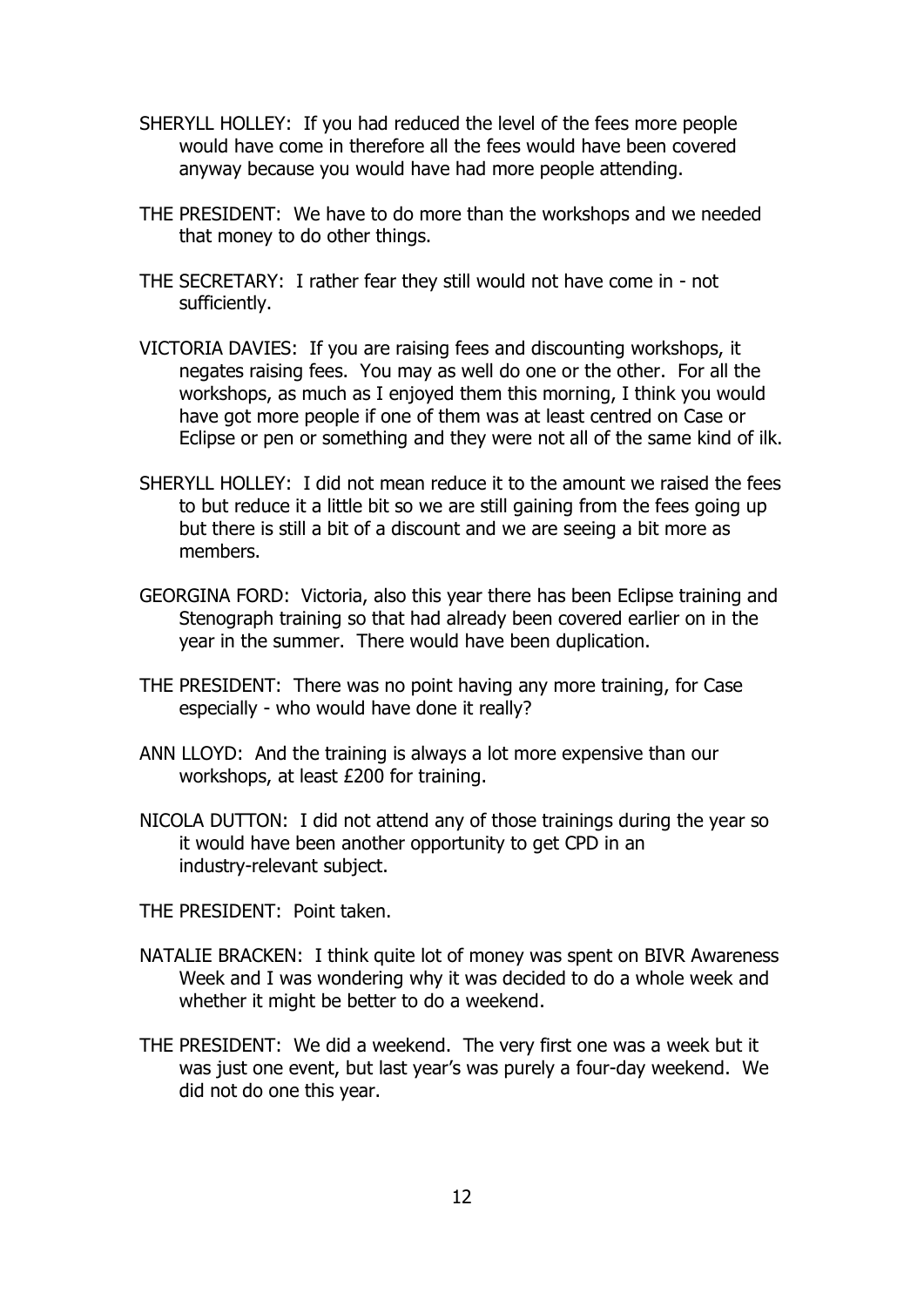NATALIE BRACKEN: I missed whenever it was. It was when it was my birthday so it would have been last year. I am just thinking £10,500 is quite a lot of money.

THE PRESIDENT: We have learned a lot of things from that.

- NATALIE BRACKEN: I wanted to show a bit concern about that and what we are all getting back as members. There seem to be quite a lot of job offers coming through.
- THE PRESIDENT: And that is where the website overhaul will work. While the Reporter Search works, it could be much better.
- NATALIE BRACKEN: I know Mary handwrites the whole thing and cuts and pastes and it is a lot of work when the job offers come in and you put them on Facebook. That is normally where I see the job offers. Would it not be good to have it like AVSTTR where the person booking fills it in and then it goes out?
- THE PRESIDENT: That is what the Reporter Search is. Mary will direct people to the website and say, "Please use the Reporter Search", so people do that, but they might not get a response and therefore they think it has not worked. Then they back to Mary and then it goes on to Facebook.

NATALIE BRACKEN: Can they email all in one go?

THE SECRETARY: Only in the regions.

- THE PRESIDENT: If they want someone, say, up where Victoria is, they will press that region on the map and then it will go out to all the people in that region.
- NATALIE BRACKEN: Is it not better for it to go out to absolutely everybody like you were trying to say earlier so it all gets out at the same time via email?
- THE SECRETARY: The problem is that AVSTTR is a unique thing for STTRs only.
- THE PRESIDENT: Registered STTRs. We are covering pen and machine so it cannot go out to everybody. If they are looking for a speech-to-text reporter, a pen writer does not want to be bothered, frankly, with reading it and get all excited, "This great job is coming up; oh, they want STT and I'm pen". Alternatively, if it is a pen writer wanted, do the STTs want to get the email?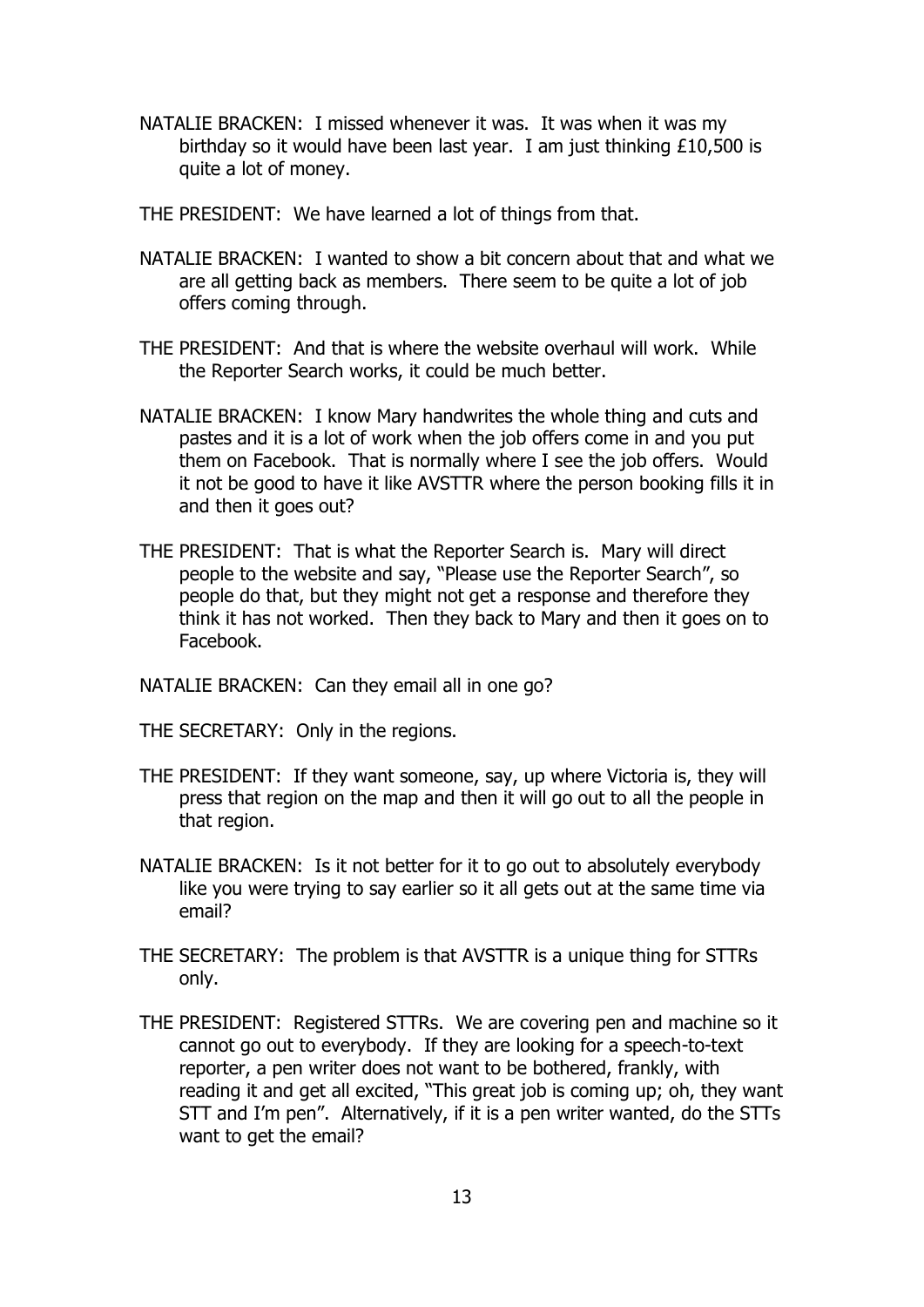NATALIE BRACKEN: Rather than do it by area, could you not do it by ---

- THE SECRETARY: Apparently, it was going to be very difficult when we had it done originally, but we are looking at it again.
- THE PRESIDENT: That is going to have a massive overhaul with the new one. The new one is going to cost a bit of money, but not £10,000 of course. It needs to be a lot better than it is.
- REBEKAH LAMPLOUGH: A ball-park figure, how many job requests are coming through in an average six months?
- THE SECRETARY: I cannot say how many go straight through to the geographic areas because I do not get copies of them. I used to but they no longer come through because the set-up at BIVR does not always work. Sometimes it does and I can get rubbish emails through but not the important ones. Those of you who are on Facebook can see the jobs that come through.
- THE PRESIDENT: There is a good few a week.
- REBEKAH LAMPLOUGH: Putting it out to everyone and saying a pen writer gets all excited and then realises it is an STTR job, I can see the software time and cost you would have to delineate things to specific writers, so just have a heading that says "For machine writers only", "For pen writers only", "For mechanical writers only", if we are doing this Russian stuff.
- THE SECRETARY: That would still have to be written.
- REBEKAH LAMPLOUGH: You would know instantly in the header whether to bother looking at it or not.
- THE SECRETARY: That was what we wanted when we had the website done, and I was told it was going to be so work-intensive and we would have so many dropdown boxes people would not be looking at it. We have got to re-evaluate it and see how we work it because I agree that the AVSTTR one where it pings off to everybody is fine, but not everybody is going to be wanting that work.
- NATALIE BRACKEN: We all get them. They are in all parts of the country and if you see it is not anything you can do, you delete it.
- THE SECRETARY: It is not for somebody who is not capable of doing that work.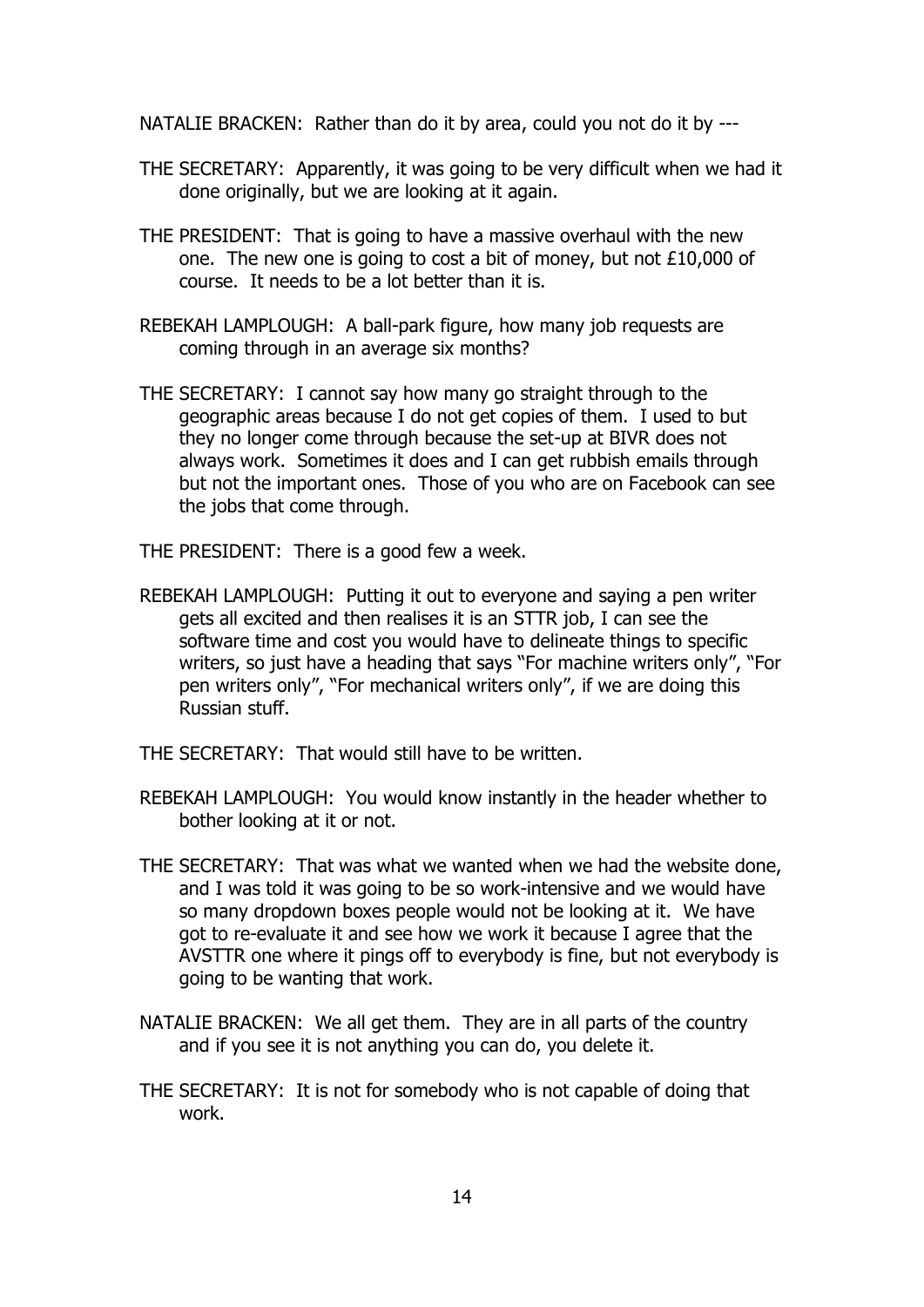- THE PRESIDENT: It is what goes behind this website to make it function like that. The guy we had was not capable basically. No disrespect to him.
- NICOLE HARRISON: That is just one part of it. That is why it will go to everybody whatever category you are in, but we are BIVR, we are too many pockets. For people who are trying to find someone, they do not want to go through the dropdowns, they just want something quick. But if you go to AVSTTR that is that one thing where they can do that whereas over here, what we are saying is there are too many caveats to be able to do that. We know what we want but when you have someone coming in and they are a bit unsure, they are not going to know what to tick.
- VICTORIA DAVIES: That is three options that Rebekah has given. That should be fairly simple.
- REBEKAH LAMPLOUGH: I was thinking as well more about the geographical thing. If I was a client and I knew I needed a note-taker of some description, when I go on to BIVR's website on the Job Search, do I choose the area?

THE SECRETARY: Yes.

- REBEKAH LAMPLOUGH: You could eliminate that. That is one choice they do not have to deal with. As Vic says, we all travel ---
- THE PRESIDENT: There is a requirement to keep costs down by using a local reporter.
- VICTORIA DAVIES: Then a job might come up in Yorkshire and I would not get it but I am only 40 minutes and £20 away.
- THE PRESIDENT: I see. Like I said in my speech, let us know. That is the sort of information we need for the new website because it needs to work for all reporters.
- NATALIE BRACKEN: I did not realise it was done on a geographic basis. That is the first I have heard of that.
- THE PRESIDENT: It is there. It is a picture of Britain.
- VICTORIA DAVIES: If we were an organisation of thousands and thousands of people you could send a job request out to Scotland and you would only be concerned with the 500,000 Scottish stenographers up there, but because there are not any, or maybe there are a couple, I think we need to eliminate the geography aspect.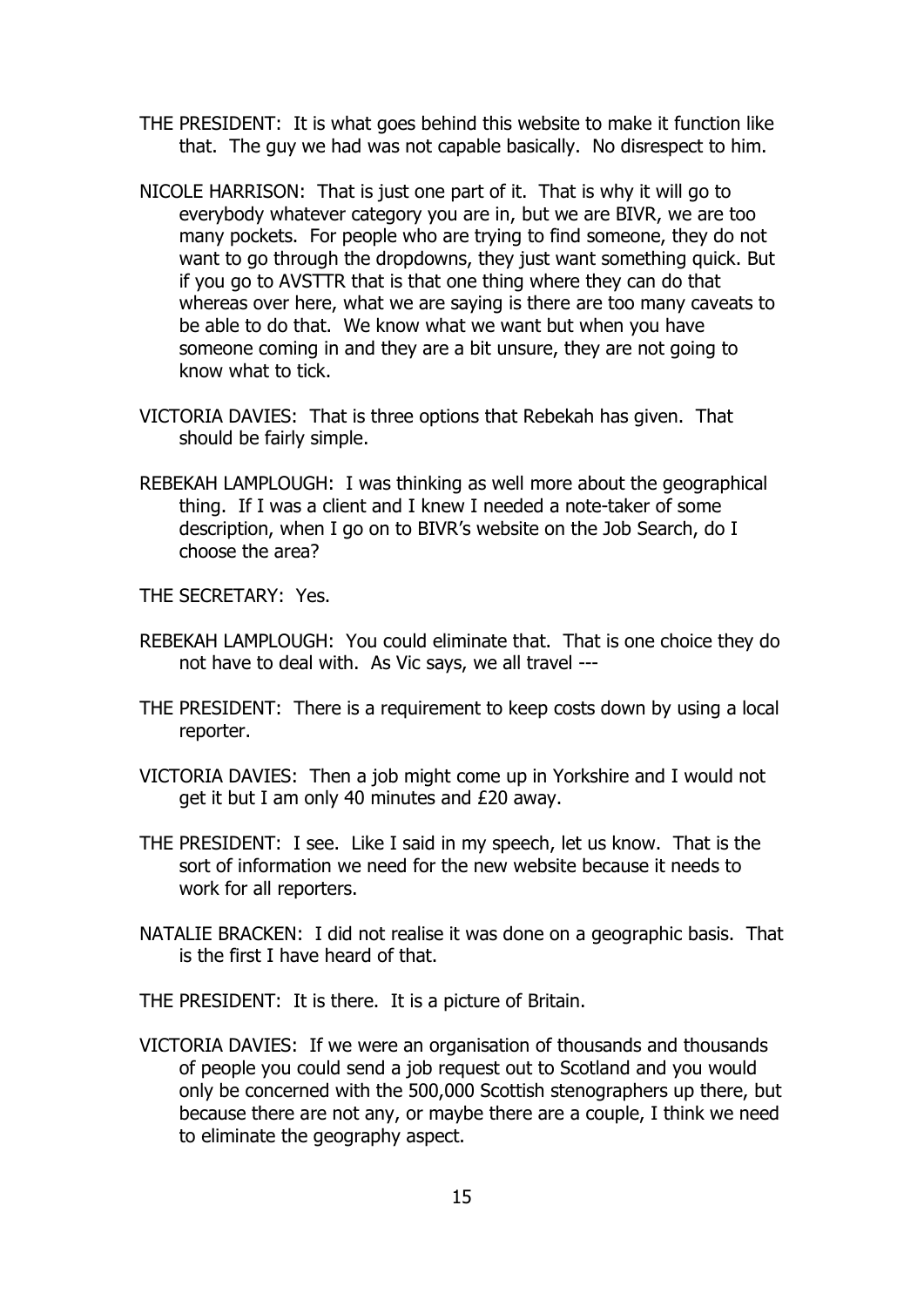NATALIE BRACKEN: Yes, I would prefer that.

- THE SECRETARY: It was going to be so difficult. You have got to write separate databases for every little thing.
- THE PRESIDENT: We can fix it but it will not be fixed until the New Year.
- GEORGINA FORD: We have to be prepared that if we go down to the level of detail that really would be ideal, it is probably going to cost a lot more than we were anticipating. Obviously, we can look at it.
- THE PRESIDENT: That is where this comes in.
- REBEKAH LAMPLOUGH: Are we not making this too complicated? If we already have a model we can use with AVSTTR, why do we not just use that and it goes out to everybody, you say? Just copy that so long as they do not mind.
- THE PRESIDENT: We would have to ask them.
- VICTORIA DAVIES: We will just change the geography for the three categories that Rebekah has put.
- NATALIE BRACKEN: AVSTTR is a tick box thing: how many reporters do you want, one or two? Do you want it to go on to a big screen, yes or no? Some of the emails that we are getting that Mary has copied there is a lot of text there and I am having to read all that and then I will see India or something. If it said geographical location or something like that and then it says the Isle of Wight, I will think, "No I won't do that". These are my thoughts.

It is all about equality and everybody getting it at the same time. The great thing about AVSTTR is we all get it at the same time. If you do not want some of them you just ignore them, but sometimes that comes around again because the client has not booked someone. Then I think, "I am free on that day and I don't mind travelling a bit so I'll quote for it". It is about covering the jobs.

- THE SECRETARY: As Rebekah says, if that is what the membership wants, they want a tick box and an email from the client that goes directly to every member at once, that can be done, but it was because of the separate ---
- THE PRESIDENT: It is only members who have opted on to the Reporter Search. You have to opt in. It is not automatically going to go to every single member. You have to opt in and your details will be on the website.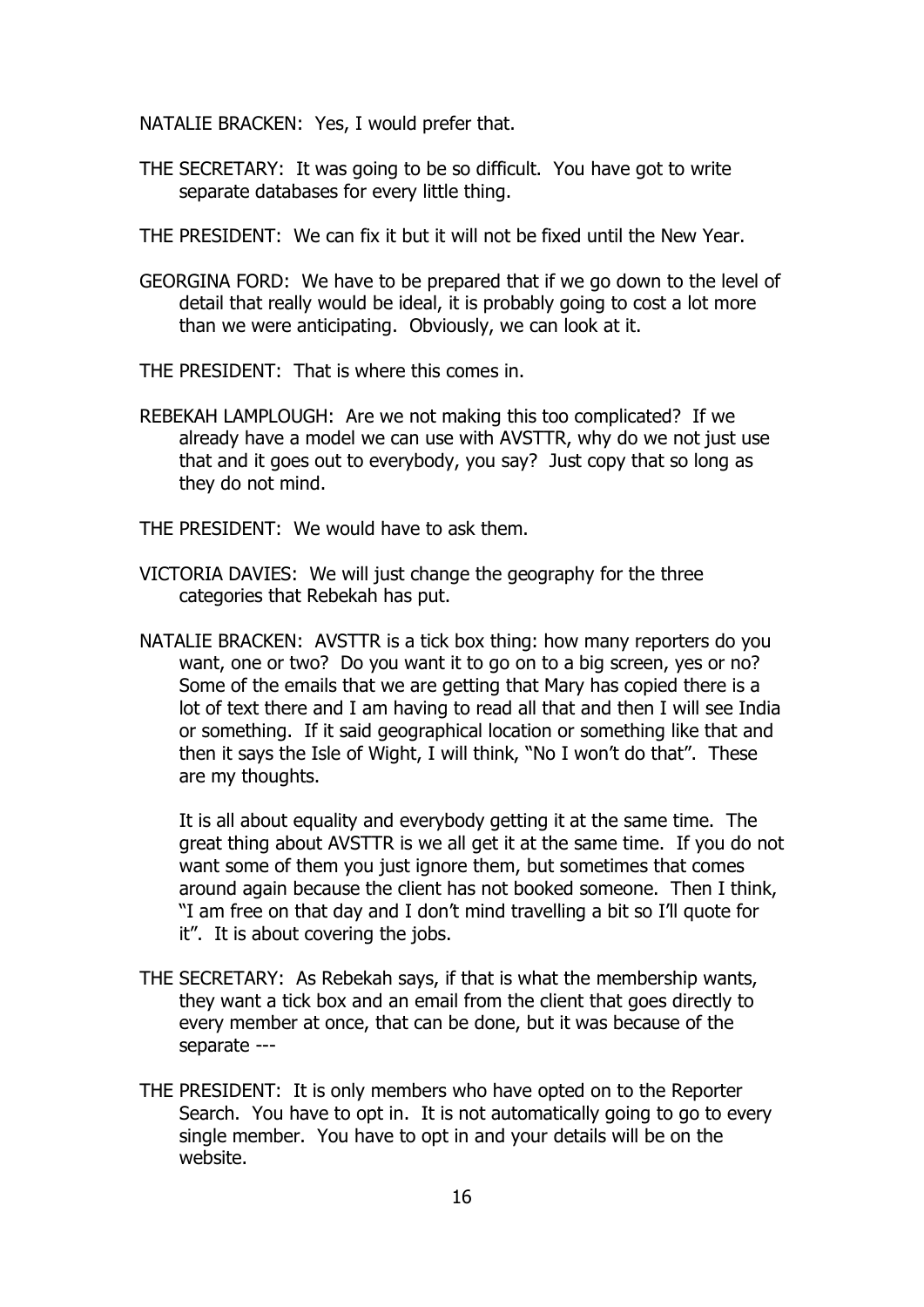- REBEKAH LAMPLOUGH: If we only have 105 in total (if we eliminate the people who are retired or still training) and who are on the Reporters Search, we are going to have a fairly small number of people who are going to see that email.
- THE PRESIDENT: You can see that now under Our Reporters, they are the people who have opted in.

REBEKAH LAMPLOUGH: It is not many.

- THE SECRETARY: The client could email each individual reporter but they cannot be bothered.
- REBEKAH LAMPLOUGH: I would rather use a job search if I did not have a clue about this industry. You just want a bum on a seat, someone to provide a service.
- THE SECRETARY: Some of them, frankly, do not have a clue what they want.
- NATALIE BRACKEN: Also on the AVSTTR request there is a bit at the bottom the client can write in. If they do not like all the tick boxes and do not know what they want, they can still put all the detail there as well.
- THE PRESIDENT: If it is a deposition, realtime and it is a rough draft in Sheffield.
- NICOLE HARRISON: Sometimes the client might not do that and you get a court reporter there and all of a sudden ---
- THE PRESIDENT: You work that out before. You would not just turn up.
- NICOLE HARRISON: Hopefully but instead of wasting your time, if they say they want somebody to take a note and you show up and they say, "No, we want live".
- THE PRESIDENT: We would all have to get to the point where we say, "Do you need realtime?"
- FRANCES DOBSON: If you compare it with the NRCPD website, you opt in to what types of work you want to do and where you want to travel, so you are only getting the area that you want and you are advertising what you will do.

NATALIE BRACKEN: I am not quite sure though what you mean.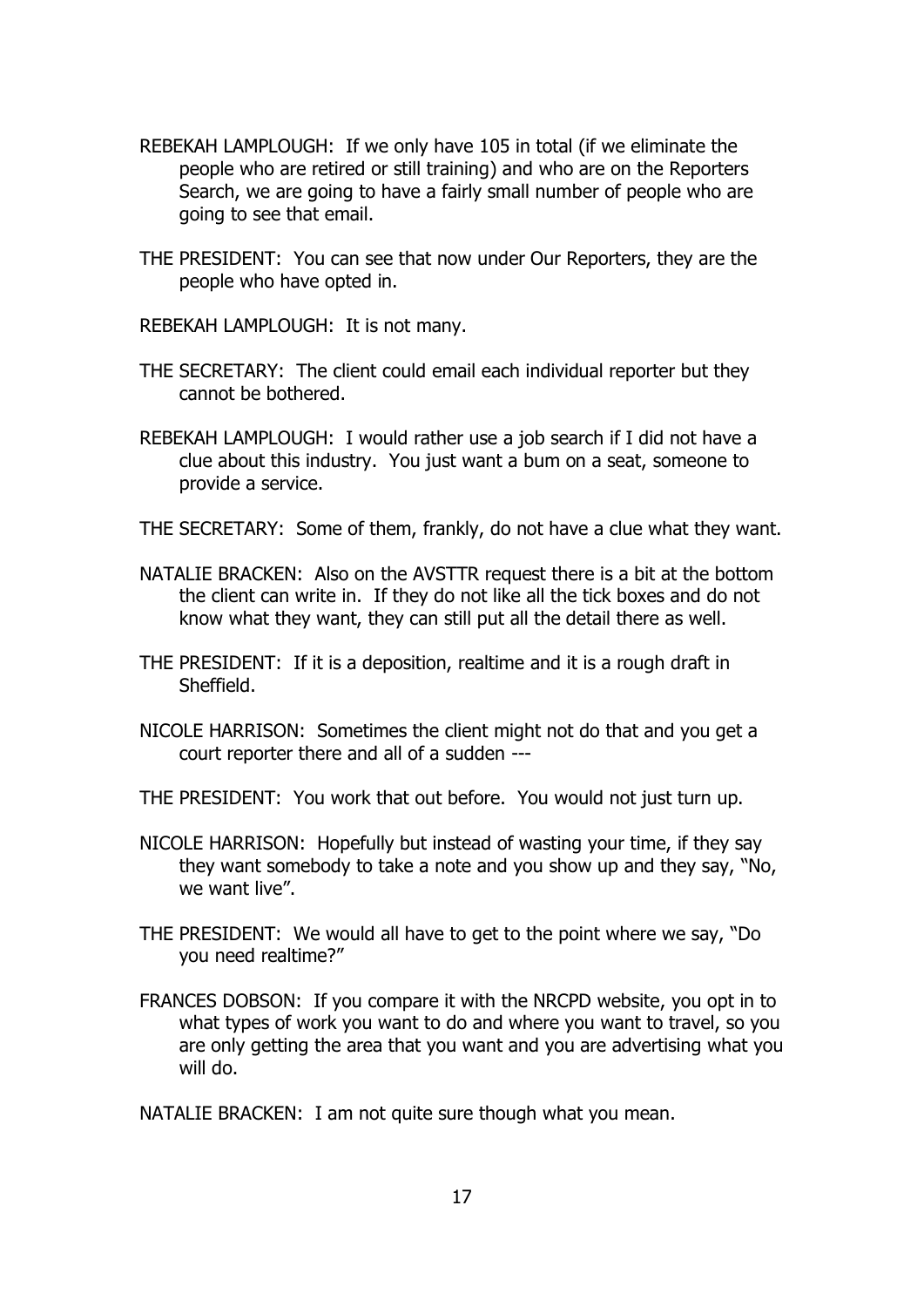FRANCES DOBSON: You will only get work which suits the way you advertise with the company. If you do not want to travel to Scotland, you will not get the Scottish work and if you do not do STTR, you will not get STTR requests. How about that?

NATALIE BRACKEN: But some of us do court reporting and STTR.

NICOLE HARRISON: That is what she is saying. It is a tick box on the NRCPD: do you want to work here? Do you work nights? Will you work in the medical field? It is that tick box that you write down and say what you are willing to do and what you are not. Do you want to do comedy? Do you want to do church? I do not know if it is that in detail.

FRANCES DOBSON: I do not do sports. Forget it.

- NICOLE HARRISON: Mary made the point that often the client does not know what they are looking for, so maybe it should go out to everyone. They often do not know what they want, but they want it tomorrow.
- FRANCES DOBSON: They will say this is a deposition or this is a tribunal or this is whatever, court reporting.
- ALAN BELL: I think the point about the NRCPD is a good one because you are putting down what you can do. At the moment with the Reporters Search, if the client is looking through the Reporter's Search they have to read our bio, however wordy we have made it, to see what we will do and what we can do. If you have not put all the things you can do, they will not necessarily know. I think a tick-box system would be good because from the client end they do not have to read all of that guff. They can just find some way of them saying what they want against what we say we can do. There must be a way we can do it.
- THE SECRETARY: There are not that many bios on there but there is a table and against the member's name is "realtime" and whatever. And the clients can pick you. Are we going to have a break?
- THE PRESIDENT: There will be fresh refreshments.
- THE SECRETARY: Would you excuse me?
- THE PRESIDENT: While you do that, Mary, I am going to read two comments.
- [MIRELLA FOX]: The Case CAT training workshop was brilliant, and well worth it, so thank you for organising that.

[SUSAN HUMPHREYS]: I agree with Mirella.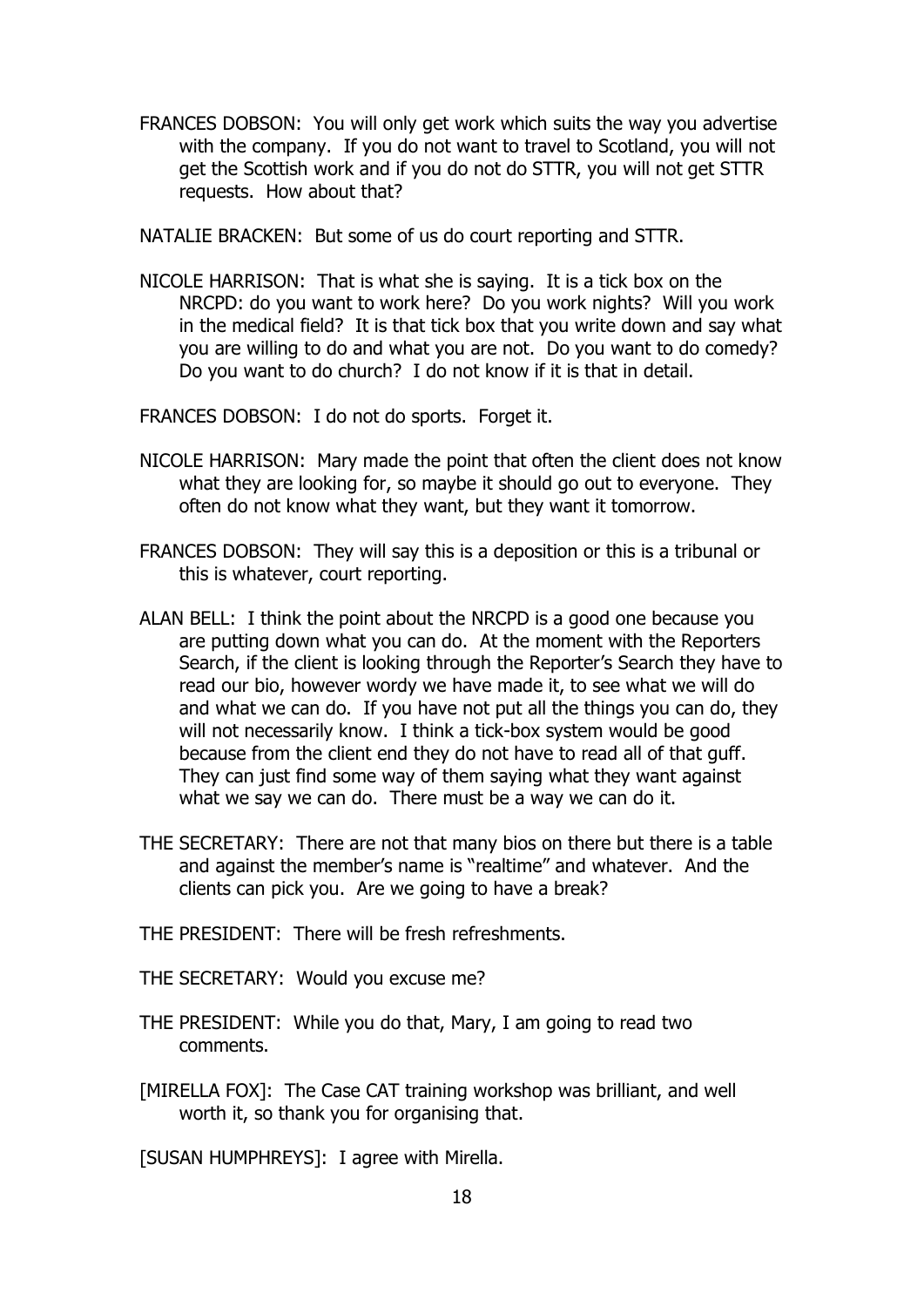(PRESENTATION TO LEAH) (Applause)

[SUSAN HUMPHRIES]: Can I request something, please? Before we vote for the President could we have a short bio, or something like that from each of the candidates, perhaps what they want to do in the future?

FRANCES DOBSON: It would have been helpful in advance.

- [LOUISE PEPPER]: I missed the beginning of the meeting. Is Leah stepping down?
- THE PRESIDENT: I am not standing again so, yes, I am stepping down.
- NATALIE BRACKEN: If they could have five minutes to prepare something. We do not expect you to do it on the hoof.
- MIRIAM WEISINGER: We are all eligible to be elected but nobody is particularly putting themselves forward, are we? Some of us definitely do not want to be President, thank you very much.

NICOLA DUTTON: Say that then, so we know who to vote for.

MIRIAM WEISINGER: That will be my bio.

REBEKAH LAMPLOUGH: Just one thing; surely we should be having the opportunity to vote for people who want to do this job because then we know they are going to be passionate and carry on what Leah has been doing for the last couple of years, which has completely changed the face of BIVR. I would like to know who wants the job.

VICTORIA DAVIES: I second Rebekah.

THE PRESIDENT: Miriam, do you want to stand?

MIRIAM WEISINGER: No.

ANN LLOYD: No.

IAN ROBERTS: I am not bothered.

GEORGINA FORD: Yes.

THE PRESIDENT: Ian said he is not bothered but that means yes.

IAN ROBERTS: Either way.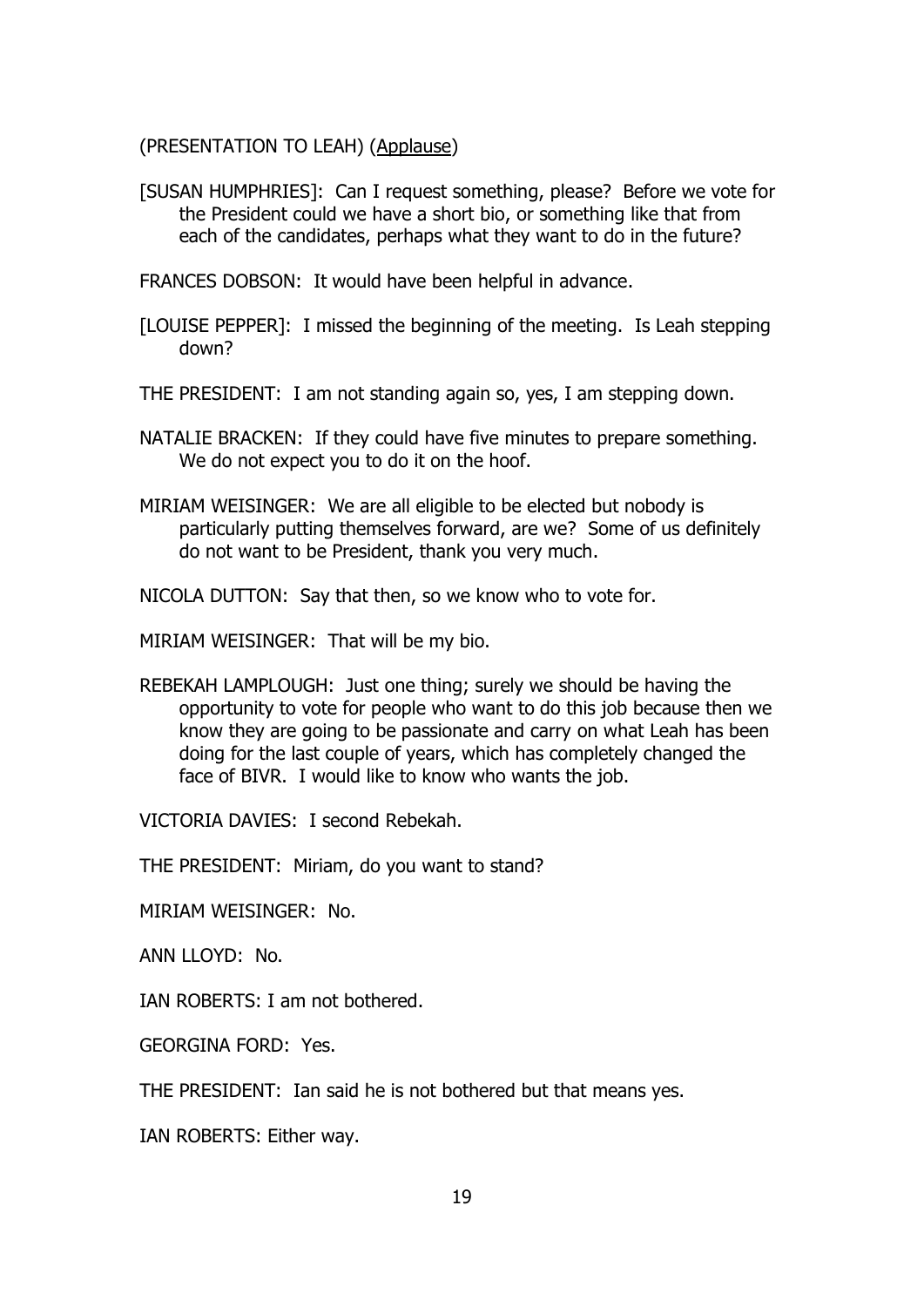NICOLE HARRISON: It would be nice to but I would like Council people to want to help, which we all have.

THE PRESIDENT: That is why we are a council.

VICTORIA DAVIES: Is that a "yes" then, Nicole?

NICOLE HARRISON: It is a yes.

ALAN BELL: Orla and I are not eligible because we were co-opted.

THE PRESIDENT: There are three, if you can hear that on Skype: Ian, Georgina and Nicole. Ann and Miriam do not particularly want to stand. You have both been President before.

MIRIAM WEISINGER: I have not.

THE PRESIDENT: I think you did but you stood down.

THE SECRETARY: Miriam was President-Elect.

[LOUISE PEPPER]: Do we vote now?

THE PRESIDENT: Not now, no, when we come back.

THE SECRETARY: If they look at the Notice, we have got the Treasurer's Report next.

#### After a short break

#### **Treasurer's Report**

THE SECRETARY: The Report & Accounts were circulated previously. I have a few copies if people need them. I need to know if you have any questions on the Report & Accounts and then if you agree that they should be adopted. First of all, any questions on them?

NATALIE BRACKEN: Do we have money in the bank?

THE SECRETARY: Yes.

THE PRESIDENT: Yes, we are not skint.

NATALIE BRACKEN: When I read them, it looked like we did not so I was a bit worried, but I am no accountant and I am rubbish with figures.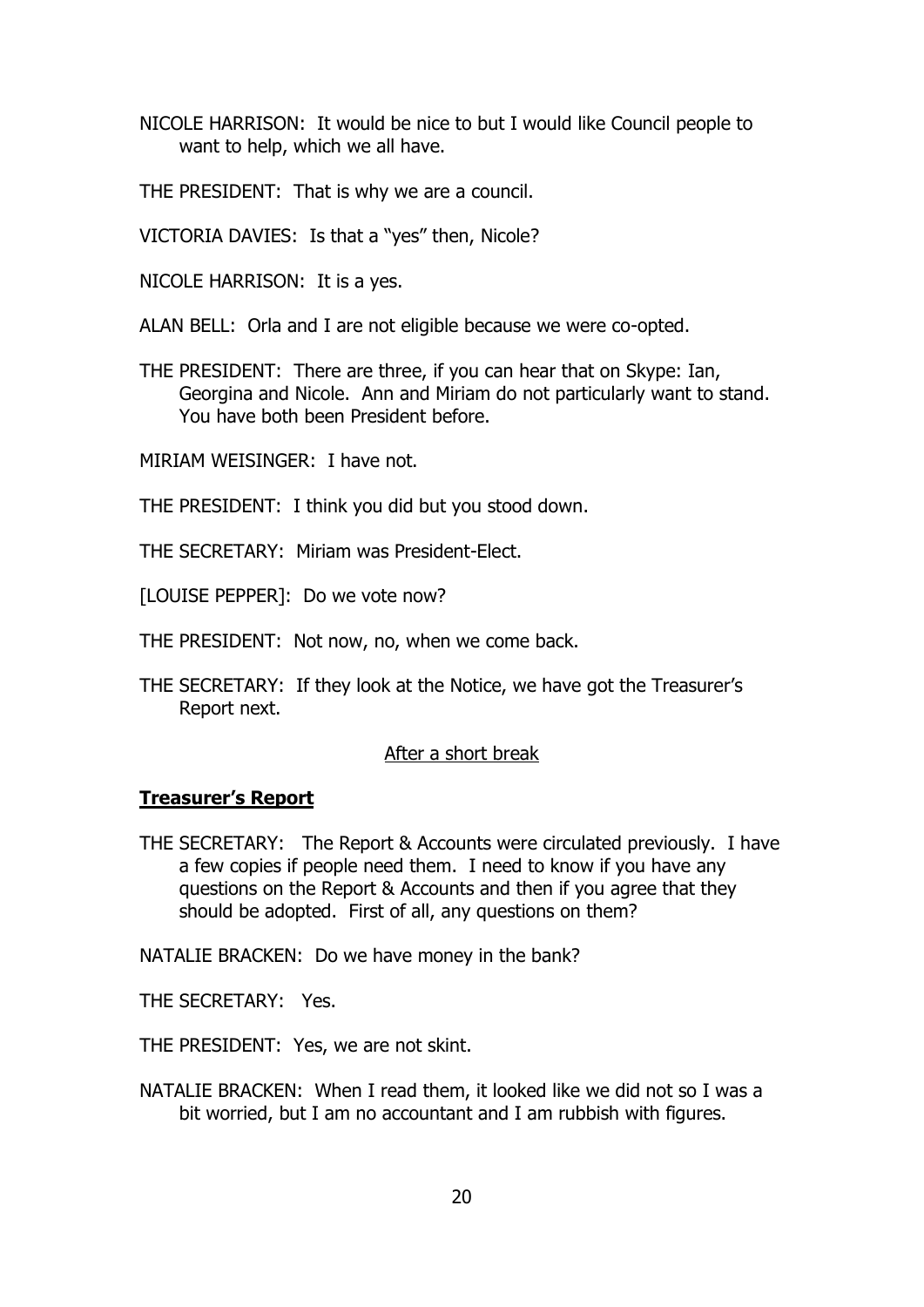- THE SECRETARY: The accounts are always, as our personal ones, a year in arrears. These are the accounts for the year 2017. That is what we spent last year.
- THE PRESIDENT: That is why you thought of the BAW, perfectly understandably. Does anybody online have any questions for the Treasurer? That is a resounding no.
- THE SECRETARY: Are the accounts approved? (Report & Accounts approved on a show of hands)
- THE PRESIDENT: Can I just say for the record, I do not know if we said it before, that Elaine McCarthy is now on Skype.

Voting for Council Members was referred to in the Notice. We welcome Alan Bell and Orla Pearson on to Council.

#### **Special Resolution**

- We then have a Special Resolution. Is it necessary for me to read that out again?
- THE SECRETARY: I read it out in the Notice.
- REBEKAH LAMPLOUGH: No, in my opinion.
- THE SECRETARY: We are just changing "retirement" to literally mean retired whereby people are not still working.
- FRANCES DOBSON: I was a bit shocked to see this. I had a look last night at the Equality Act and some of the protected characteristics relating to age and also disability. I wondered if we might be discriminating indirectly because I do not know what the justification is.

It seems to me that their status is changing and they are qualified members, so why are you taking something away from them? What is the justification for taking something away?

- THE SECRETARY: Members have chosen not to renew their membership but opted to take retired membership at a much-reduced rate, not through age but purely because they did not want to pay the new subscription. They were not actually retiring.
- ANN LLOYD: It is not age-related.
- THE SECRETARY: It is nothing to do with age. I do not wish to name names.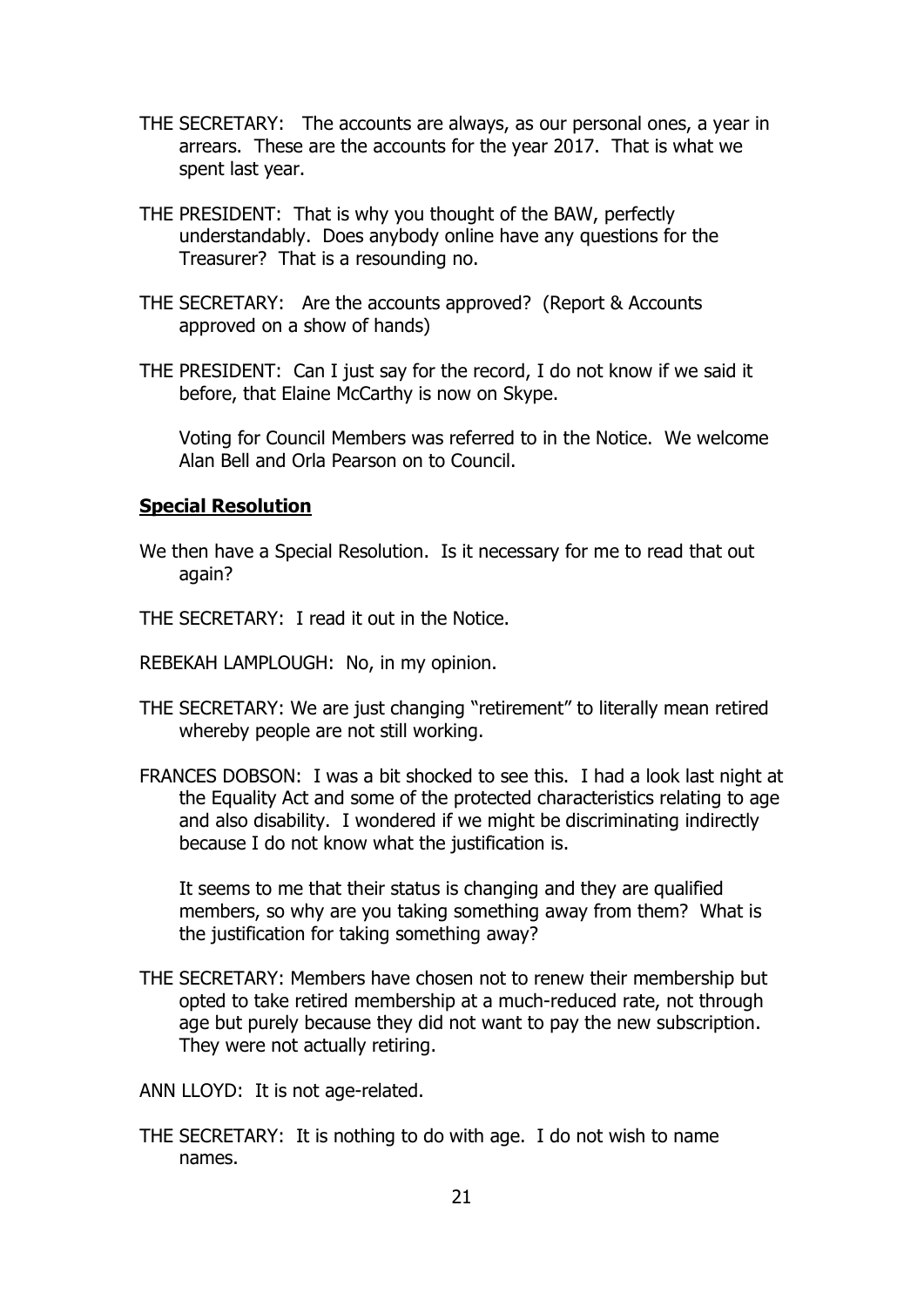ANN LLOYD: Can I give you a scenario? It has come to our attention that we have got retired members but these members are not actually retired; they are working.

NATALIE BRACKEN: I was going to ask if it meant that.

ANN LLOYD: That is what it is to prevent. If you are retired and no longer working then you can be a Retired Member.

MIRIAM WEISINGER: And pay the reduced fee.

THE PRESIDENT: I would go so far as to say you cannot stay a member of BIVR through the back door at a much-much-reduced rate by saying you want to be a Retired Member when you are actually still out there and you are working. It is getting in by the back door at a reduced rate. It's not fair on other members.

FRANCES DOBSON: I quite agree.

THE PRESIDENT: It is not age-related at all.

ALAN BELL: Any of us could retire at any age and not work again.

FRANCES DOBSON: I cannot work at the moment because I have got problems, but it does not mean that I want to retire in a traditional sense of not being a member with the same status as other members, because I sat the exam and I am still involved. I am still reading. I am still very active.

THE SECRETARY: That is your right.

FRANCES DOBSON: It is shutting me up really.

ANN LLOYD: Not if you pay your membership fee.

NATALIE BRACKEN: Can Retired Members still vote?

THE SECRETARY: They never have been able to, but it always used to be that they were retired; literally had retired. Some stayed Retired Members for, say, 10 years paying the retired membership, were involved in getting the newsletter, interested in hearing all about stuff, and eventually decided, "Enough is enough. I don't even want to pay the Retired Member's fee. I will now go back to sitting in my garden", or whatever.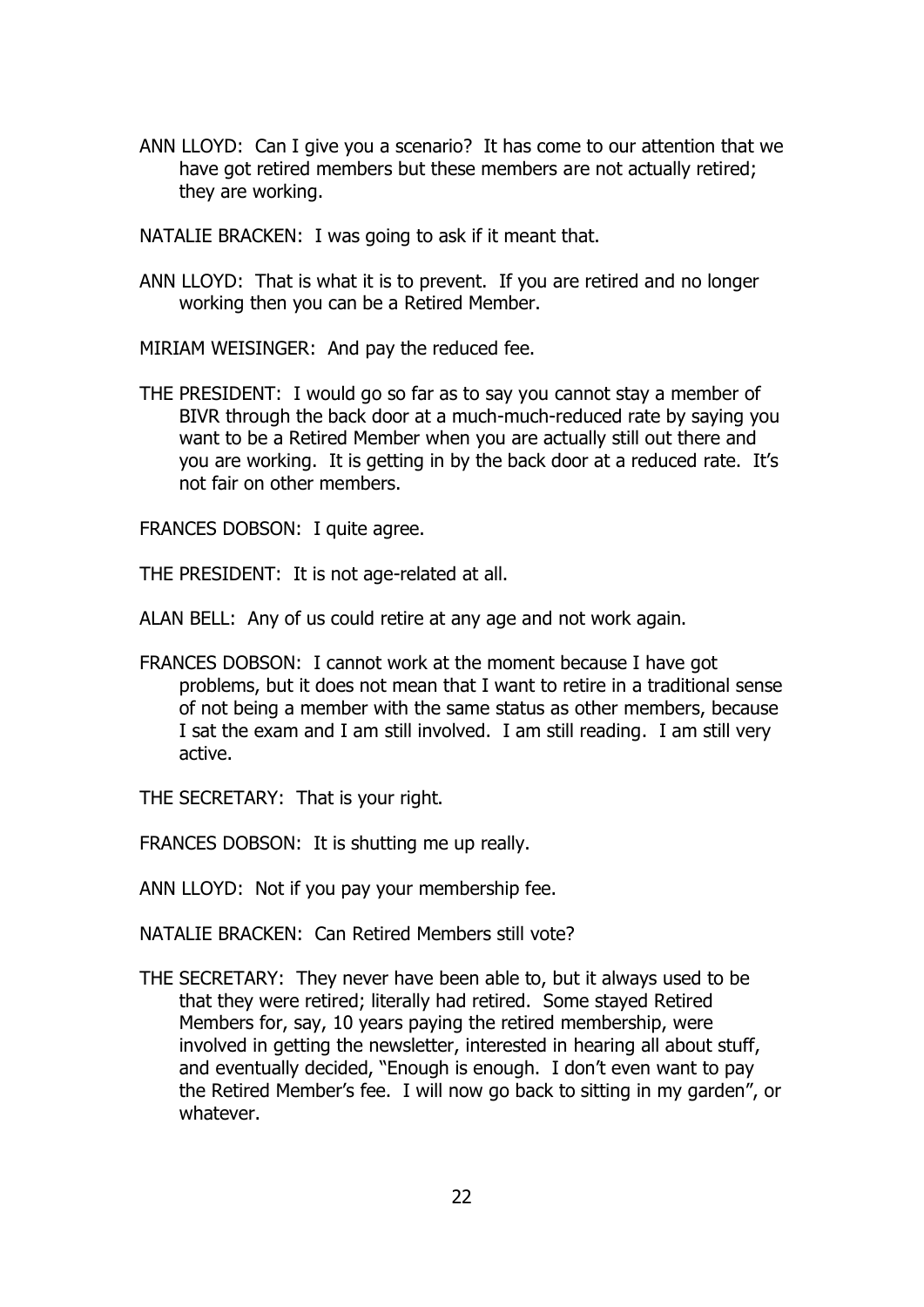- FRANCES DOBSON: But when the Constitution was first written, I think Retired Members could still vote.
- THE SECRETARY: No.
- FRANCES DOBSON: I am getting confused.
- THE SECRETARY: We do not take new people in as a Retired Member. It only is people who were members and have genuinely retired.
- NATALIE BRACKEN: Otherwise, surely you are just a lapsed member?
- FRANCES DOBSON: A lapsed member would be someone different from me, than somebody who is still involved with BIVR, maybe not in ---
- THE PRESIDENT: A lapsed member would be somebody who has not renewed their subscription come 31 December or whatever the dates are now. That is a lapsed member and then they are no longer a member of BIVR, so I suppose they become a non-member.

All this is basically saying is that the term "Retired Member" is for those who are literally retired from the profession. "You are no longer receiving remuneration for verbatim reporting assignments". It is, like I said, trying to get in the back door with paying the tiny amount that it is for a retired member - although for a retired member, it is probably not tiny. But do you see what I mean?

- THE SECRETARY: They do not get a practising certificate. They do not get the name card but they are still a "member (retired)".
- THE PRESIDENT: Because they do not need those things because they are not out there practising.
- THE SECRETARY: It was really to regularise things and to make it a little clearer.
- FRANCES DOBSON: What you are doing is trying to stop these people coming in by the back door.
- THE SECRETARY: Staying in by the back door.
- ANN LLOYD: Because it is not fair to the other members.
- [SUSAN HUMPHRIES]: Can Retired Members come back to being a full member if they pay the full fee?

THE SECRETARY: Yes.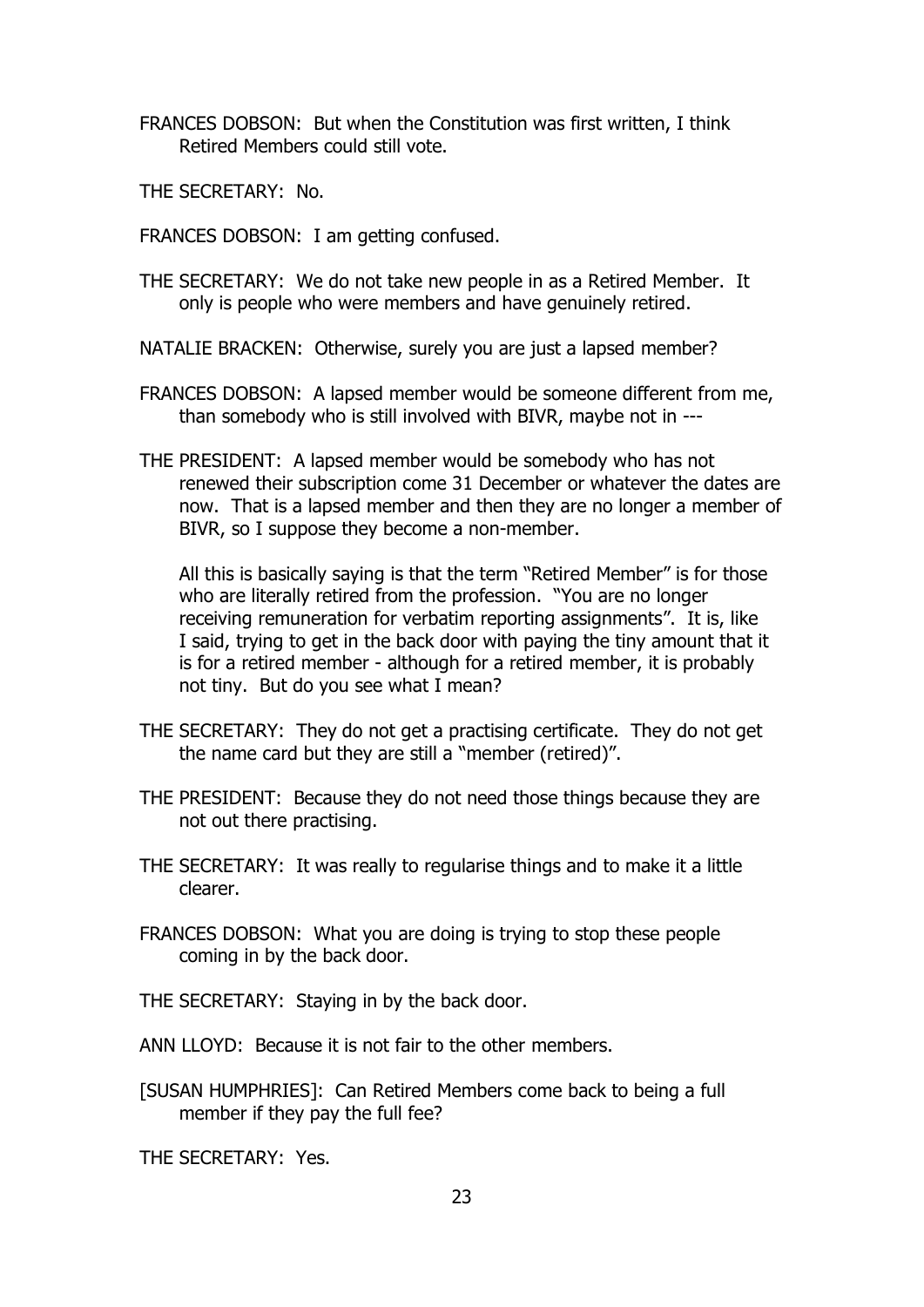- THE PRESIDENT: I think that is actually written in there. No, it is not written in there but yes.
- THE SECRETARY: Supposing a member has retired because they are not getting any work, so they think, "I'll retire then", then after that they start getting work. The work suddenly comes in again. They can opt then to come back in. We cannot stop them working.
- FRANCES DOBSON: Let me give you another example. Carpal tunnel is very common in shorthand writers and the operation does not always work. It did not work for me. On the other hand, it might work after a period of time so then they would be working again so they might be retired for a period but then come back again. What you are saying is while they are retired they cannot vote.

THE SECRETARY: They are no longer members.

ANN LLOYD: In any organisation, if you are not a member you cannot vote.

FRANCES DOBSON: They are a retired member.

- THE PRESIDENT: As Mary said, since I have been on the Council I have never known it to be different.
- THE SECRETARY: The original one we are changing had it in there: not eligible to serve on Council, not voting. We are not changing that. We are just trying to clarify what "retired membership" actually means.
- THE PRESIDENT: And all we are really adding is "and no longer receiving remuneration for verbatim reporting assignments", to cover that person who is genuinely retired and who is out there gardening or holidaying - and wouldn't that be wonderful - but they are not actually working as a reporter and getting money for it. That is all.
- FRANCES DOBSON: What I am saying is they might be retired because of a disability.
- THE SECRETARY: We are not forcing them to retire.
- FRANCES DOBSON: The disability is not forced on them either.
- THE SECRETARY: We aren't, so I cannot see how we are discriminating against anybody.

FRANCES DOBSON: Their disability inhibits them from taking part in voting.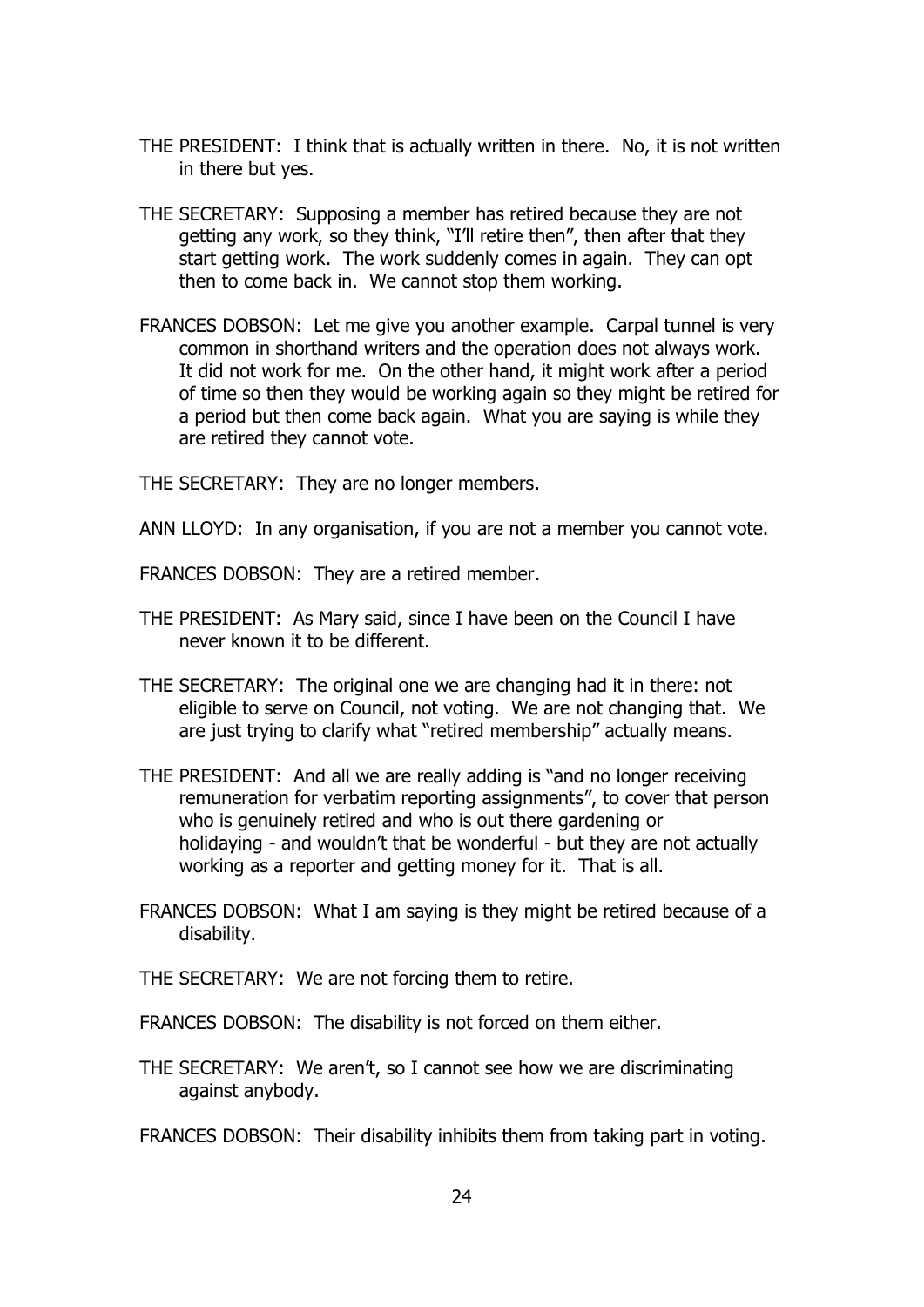THE SECRETARY: We do have members who have told me that they are not working at the moment because they are not well enough and they have still paid their annual subscription.

FRANCES DOBSON: It just does not seem quite fair to me but that is me.

- JACOB SMITH: I think what you are saying is how they would not be part of the membership while they have a disability so they are not allowed to vote for things and they would not be working anyway, but they would have to wait until the next membership is up to be able to be a full member. When they are able to start working again, they cannot just say, "Next month, I will be able to start working again". They have to wait until that period comes to where they have to renew?
- THE SECRETARY: We are not putting any restriction on people like that. I have had members who I know have had personal problems and I have said in previous newsletters when the renewal goes out, "If you are in financial difficulties, let me know in confidence", and they have not been charged that year's subscription. We have not asked the membership may we do, but we just take it as humanitarians that they can have that.
- NATALIE BRACKEN: I do not know whether this is what you are trying to say, Frances. Is it that BIVR needs to have some kind of concession like they have for student members because they are not working yet in our profession. I do not know whether this is right, but maybe, Frances, you are saying to have a disability, because obviously Retired Members, is this right, they do not pay anything?

THE PRESIDENT: They pay, but it is a lot less.

- NATALIE BRACKEN: Maybe that is what Frances wants. If you can give a medical note or something saying that you have a disability that is preventing you from working, but with that particular thing that you could still vote. I don't know. Is that the status you are taking away?
- FRANCES DOBSON: It feels like it is the status that you are taking away.

THE SECRETARY: I do not agree with you at all.

- MIRIAM WEISINGER: It has always been the same. Ever since I joined BIVR, whenever it was, when it was the Institute a Retired Member could not vote. We are not taking anything away.
- ANN LLOYD: We are not taking anything away.
- MIRIAM WEISINGER: The same as if you are a student member you could not vote. It is trying to be fair to the working members who are earning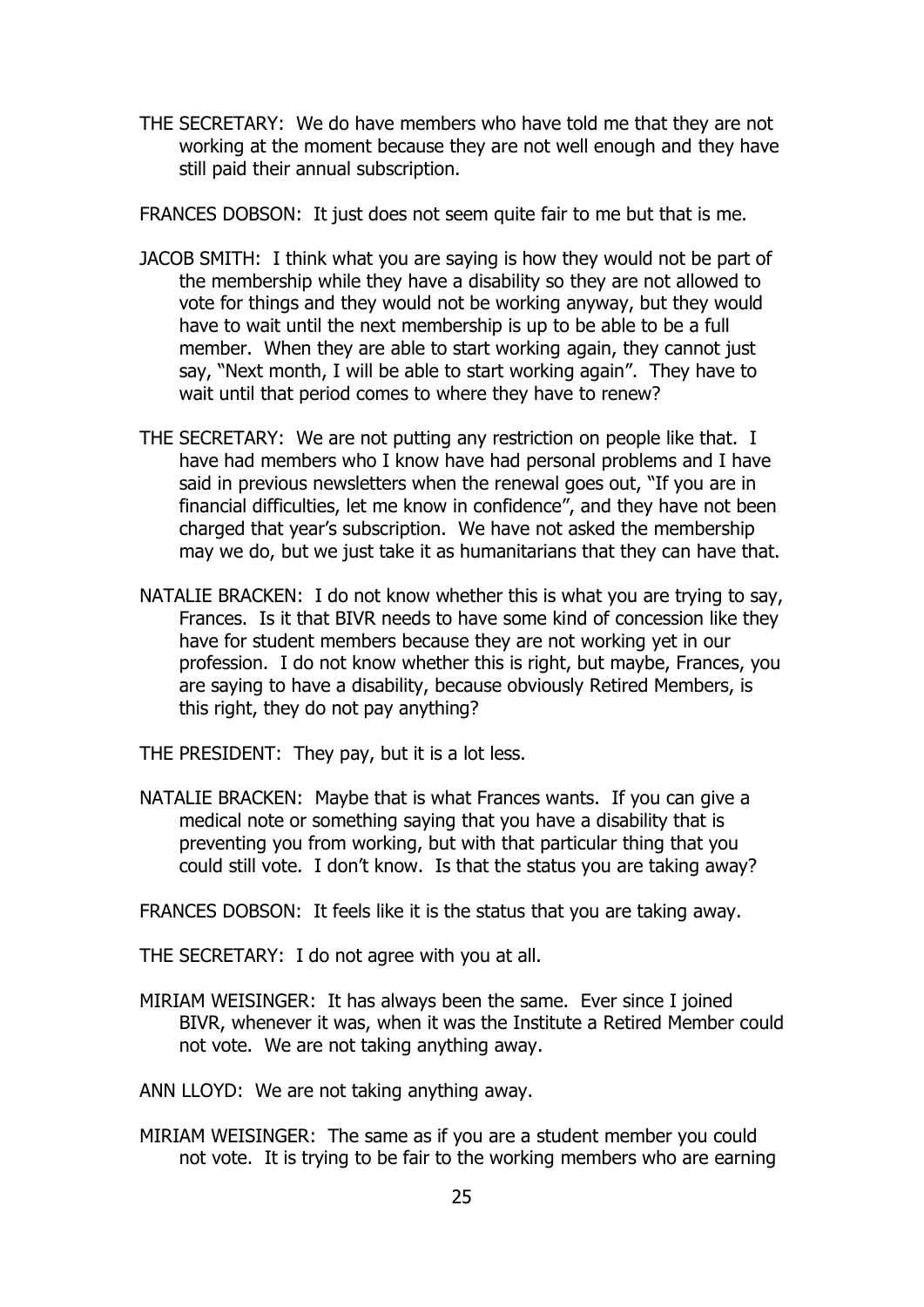an income, sometimes not very great, who are paying the full membership fee and those who decide, "I am going to say I'm retired and not let BIVR know that I'm still earning exactly the same as I was last year. I don't bother to vote anyway, I don't bother to go to the AGM. I just want to get the job opportunities at a reduced rate. I want to hear everything that is going on in BIVR but I don't want to pay for it".

It is trying to iron that out so that if people are earning money for a verbatim reporting assignment, they pay the full membership. And if they are retired for whatever reason, whether because - let's face it, why are people still wanting to work in their 70s and later?

- FRANCES DOBSON: They still want to be involved. They are very passionate about it.
- MIRIAM WEISINGER: They still want to be involved and they still want to know about it but they are not earning an income so they pay the retired fee. And that is fine but if they are being paid for doing reporting assignments then they should pay the full fee.
- FRANCES DOBSON: That is a different issue. Like you, I was a member of the Institute as well. I go back to 1990 and that was before the Equality Act. I am just saying I think that needs to be looked at because if you make concessions and you change the status of somebody, I think it is a type of indirect discrimination.
- NATALIE BRACKEN: I do not think BIVR are changing anything. The way I see it is that we choose whether to be retired or not.
- NICOLE HARRISON: Sorry, I spoke over, but yes, I agree.
- THE PRESIDENT: Even if what you were saying, Frances, were to go forward that has to go in a Special Resolution to the membership.
- [SUSAN HUMPHRIES]: Retired people can still pay the full amount if they wish to vote.
- FRANCES DOBSON: Yes, they can and they would retain their status by paying the full amount, but is it really fair if their status has actually changed from somebody who is fee-earning to somebody who is not feeearning?
- THE SECRETARY: But their status has not changed from somebody who is fee earning to somebody who is no longer; they are still fee earning.
- FRANCES DOBSON: That is where someone is getting in via the back door.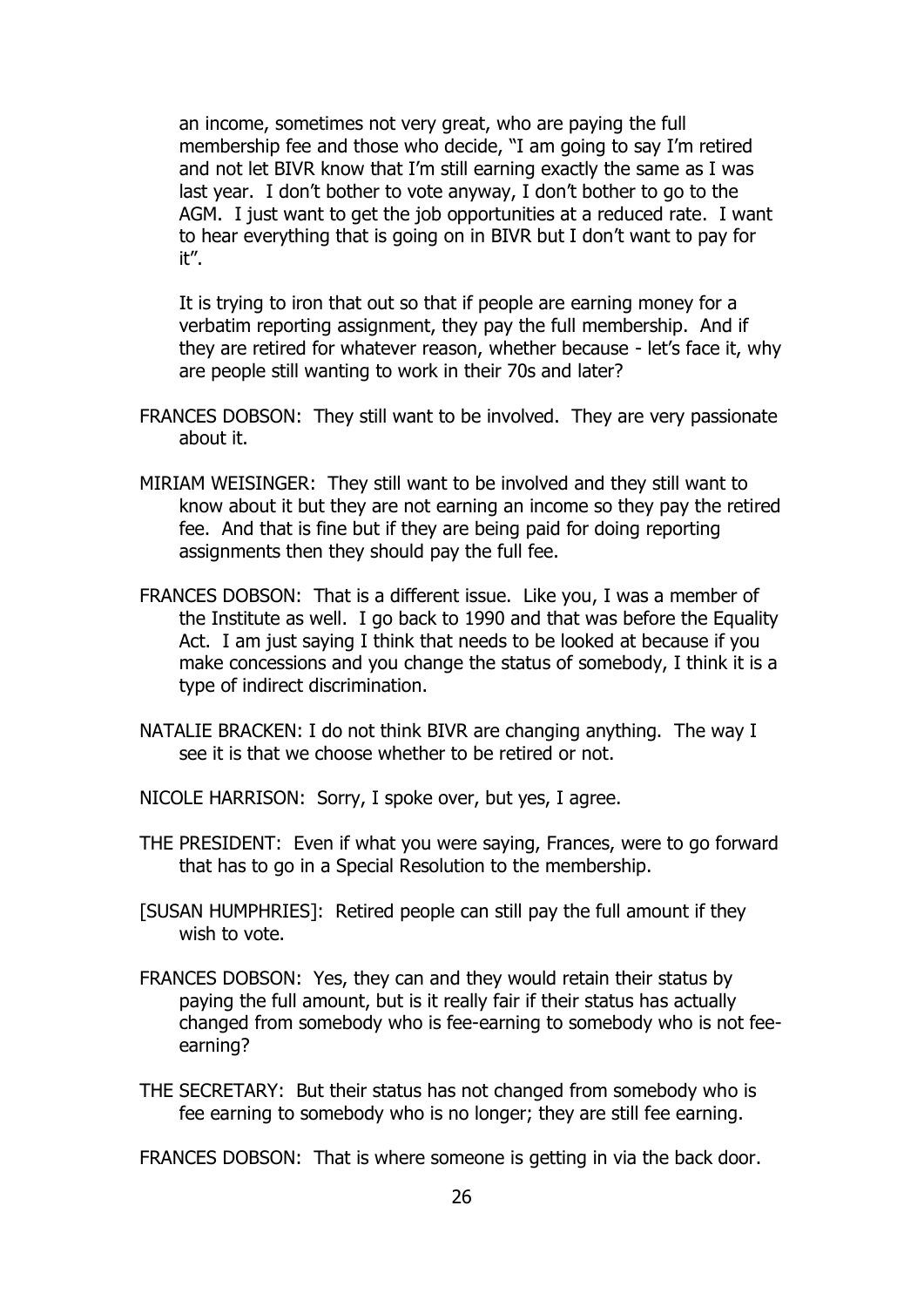- [SUSAN HUMPHRIES]: The Council have obviously identified people who are abusing the system - and is it fair on everyone else?
- VICTORIA DAVIES: If we used a word other than "retired", it might be acceptable. It is like we are trying to stop old people being members and participating. I think that is what the word "retired" was. If you thought of "non-fee-receiving" ---

REBEKAH LAMPLOUGH: Or "honorary member" maybe.

VICTORIA DAVIES: --- it is so much easier. If you go down the path of some people are getting fees and some are non-active, some people are getting fees and some are not, you could just say, "Work has dried up in my area. I would like to still retain the BIVR membership but at that reduced rate". If you go down that path it could come down to, "I was off on maternity leave so please can I have a refund for that year?" et cetera. It is not actually retired people. It is people who are non-active who are voluntarily non-fee-receiving.

GEORGINA FORD: Non-practising.

THE SECRETARY: Can I point out that if you do not like this Resolution, we vote against it and we just keep the paragraph as it already is "any Fellow or Member, upon retiring from the profession, may opt to become a Retired Member".

NATALIE BRACKEN: Could you not say "on leaving the profession"?

- THE PRESIDENT: This is what has gone out. We cannot change it at all. We accept it or not and, if not, it just stays as it is.
- THE SECRETARY: We did not say leaving; we said retiring.

NATALIE BRACKEN: I am saying should you maybe change it.

- NICOLE HARRISON: But we would have to do that next time because it is not in the Resolution this time. You either have to vote yes that what is already there stays or no that stays; yes to the things that we are trying to change.
- VICTORIA DAVIES: Can we take a vote then?. Maybe that will clear things up.

NICOLE HARRISON: I think that is probably best.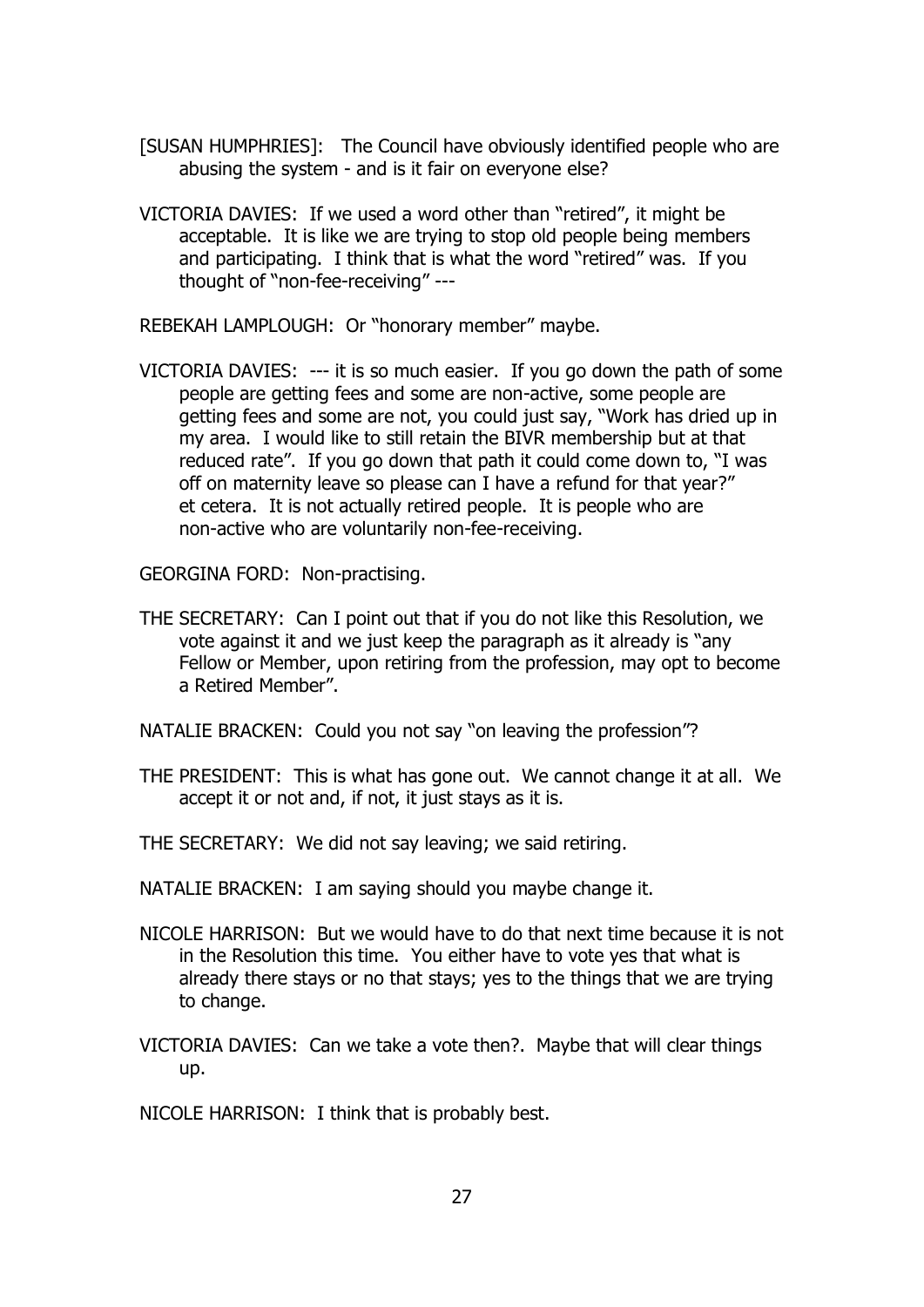THE PRESIDENT: This has gone out to people who have probably sent in proxy votes so I guess it has got to be yes or no. Frances, I am wondering if you are prepared to put something in writing as a proposal if it does not get passed. It cannot happen today because every other member has to see it. It has to go out in a document.

NICOLE HARRISON: There is a time that you have to wait for everything.

- VICTORIA DAVIES: We are not going to take this vote on this now?
- [SUSAN HUMPHRIES]: Retiring does not always mean old age. Pay a full amount and vote - pay retired amount and don't.
- REBEKAH LAMPLOUGH: I think this is more about the language of the title than the status. It is not about paying a reduced fee. Retired is an oldfashioned expression in some ways. I think you just need to tweak the language and you might have a solution.
- FRANCES DOBSON: I like non-active. I think you could have a concession for non-active.
- NATALIE BRACKEN: Can we vote on this and maybe it will go through and then be amended another time. It is just the wording of that one thing.
- THE PRESIDENT: Are we able to put something out? We do not have to wait a whole year for the next AGM. I think we voted last year to do voting by email.
- VICTORIA DAVIES: We should take a vote and if anyone has an objection they can bring forward an amendment next time to vote on.
- [SUSAN HUMPHRIES]: Yes, I agree with Natalie so that BIVR are protected from the abusers. Agree Victoria.
- THE PRESIDENT: We have to do this with hands because we don't have cards.
- FRANCES DOBSON: Can you just read it to me again?
- REBEKAH LAMPLOUGH: I would like a little clarity on what we are actually voting for.
- THE SECRETARY: Shall I read it again?
- MIRIAM WEISINGER: You only have to read what we are changing it to though.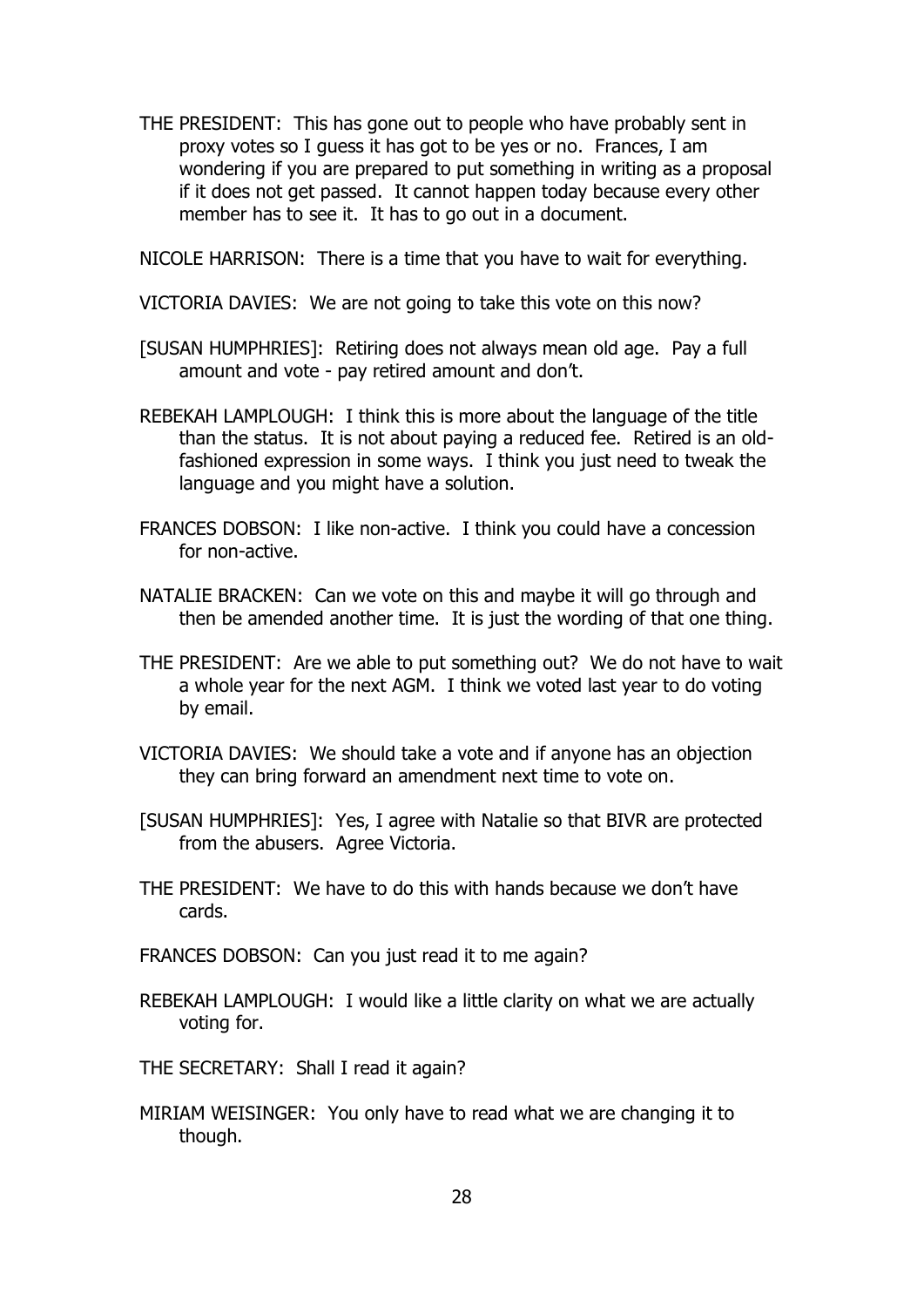- THE SECRETARY: Yes, let me read what we are changing it to. "Any Fellow or Member, upon retiring from the profession, may opt to become a Retired Member. Such Retired Members shall pay a reduced subscription, as laid down by the Council of the BIVR from time to time. Such Retired Members shall not be eligible to serve on the Council of the Institute or any of its Committees, nor to vote at annual or extraordinary general meetings".
- FRANCES DOBSON: So there are two strands; they are retiring and they are non-active.
- VICTORIA DAVIES: No, it is retiring at the minute.
- FRANCES DOBSON: Yes retired, but you said non-active as well.
- THE SECRETARY: Not active, no, and no longer receiving remuneration. In other words, they have genuinely retired.
- NICOLE HARRISON: They are not still making money out of the profession. That is basically what it is. That is the change.
- FRANCES DOBSON: And retirement.
- THE SECRETARY: The question is that you vote for it or against it. So who is for it?
- [MIRELLA FOX]: What about the last sentence?
- THE SECRETARY: "Such Retired Members shall not be eligible to serve on the Council of the Institute or any of its Committees, nor to vote at annual or extraordinary general meetings".
- THE PRESIDENT: That has not changed. All really that has been added is the words, "… and no longer receiving remuneration for verbatim reporting assignments".

[MIRELLA FOX]: I don't think Mary read the last sentence.

THE PRESIDENT: Mirella, you are looking at the original Article of Association number 4? What Mary has read is the proposed amendment.

[MIRELLA FOX]: Oh sorry.

- NICOLE HARRISON: Mirella, do you understand now or do you want us to read it?
- [MIRELLA FOX]: Yes, I understand now. I was looking at the old one.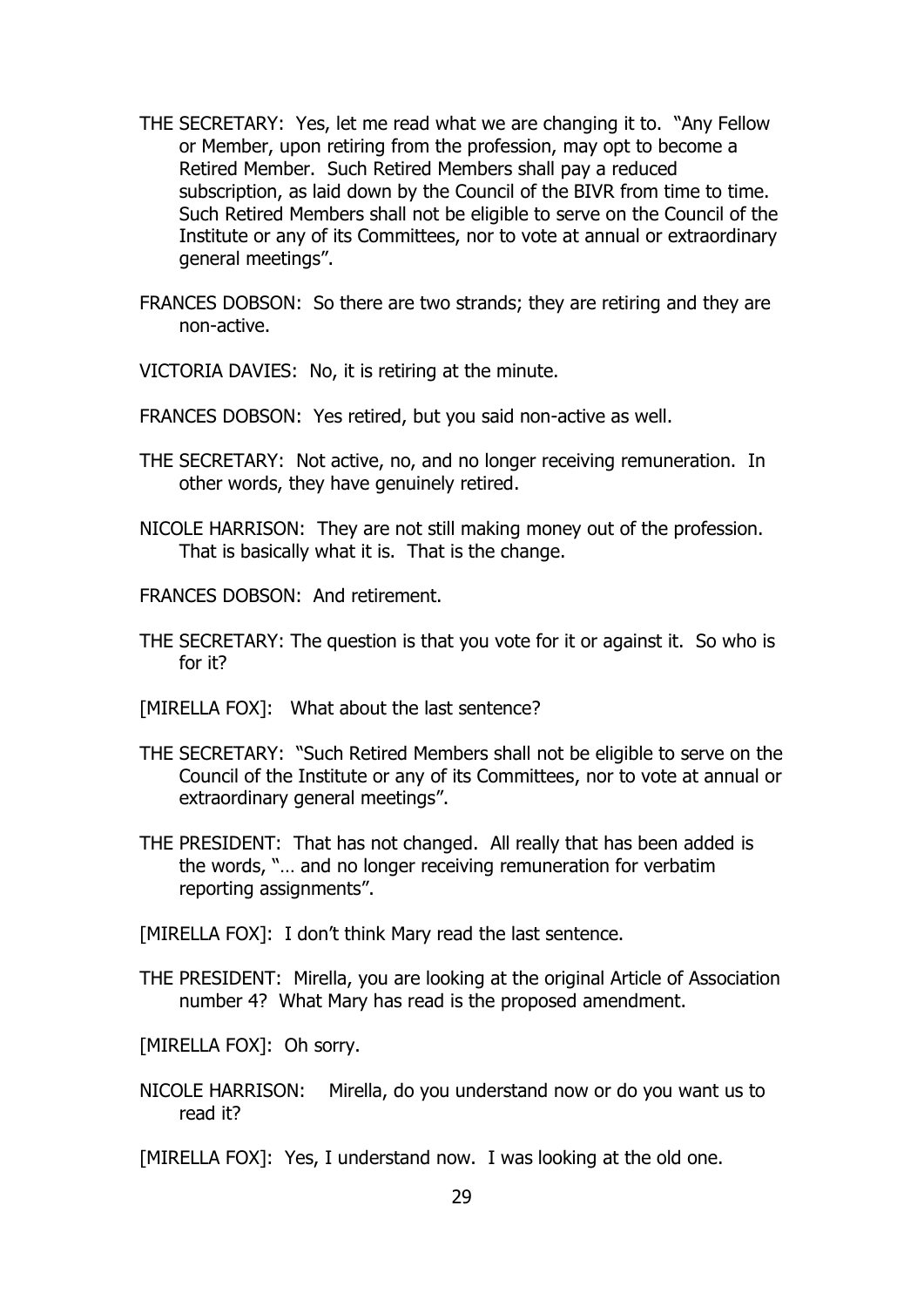### (Ballot held)

RICHARD WARD: 23 for; one against.

FRANCES DOBSON: It is the wording I am opposed to.

THE PRESIDENT: If people would like us to look at the terminology of the term "Retired Member" to maybe "non-practising".

VICTORIA DAVIES: If they want to they should put an amendment forward.

- REBECCA LAMPLOUGH: I think that should be addressed in some way. I am not sure how you can do this, maybe change the wording next year. Is it something you can only do on an annual basis?
- THE PRESIDENT: I would have to read them because I am almost certain last year we all agreed to change it to have electronic voting. It was either last year or the year before.
- GEORGINA FORD: We could look at perhaps adding a paragraph to address non-practising or non-active people as opposed to retired people.
- NATALIE BRACKEN: Or say that "retired" means "non-practising/non-active".
- FRANCES DOBSON: It might not be an age thing. What has happened to me could happen to a 20-year-old.

THE PRESIDENT: That vote is carried.

#### **Election of President for the present year 2018/2019**

- THE PRESIDENT: We move on to elect a President for present year 2018-19. Miriam, Ian and Ann are not going to stand so the two up for President are Georgina Ford and Nicole Harrison. Do you each want to take a turn, have a minute to say something about yourself?
- NICOLE HARRISON: Susan Humphries, I am charging you extra for your tripod!

GEORGINA FORD: Was that your pitch?

- THE PRESIDENT: Before you do, in future if we do this, we could probably have people to do a little paragraph to go out with the Notice.
- NATALIE BRACKEN: Should Georgina and Nicole do theirs in the absence of the other?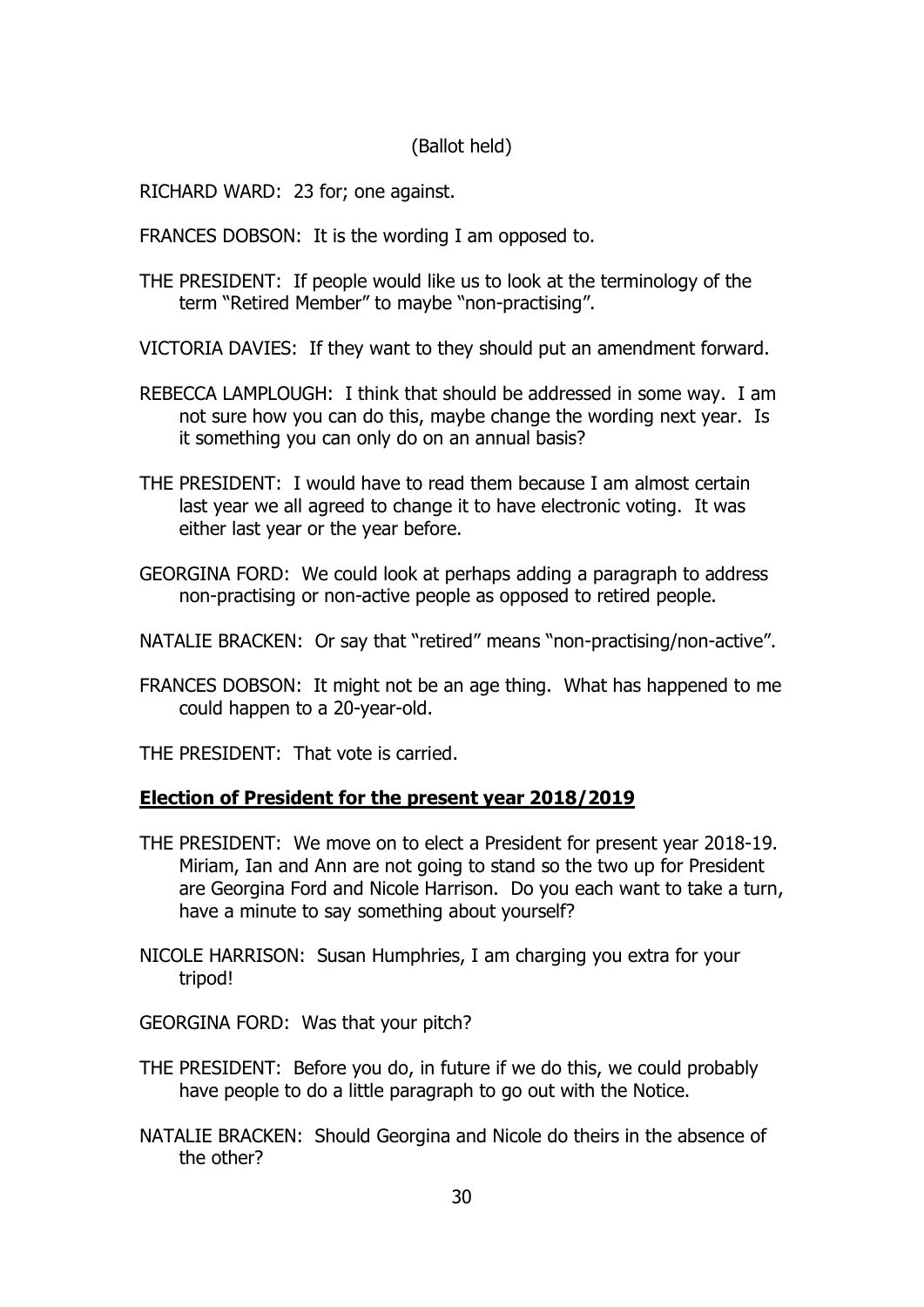THE PRESIDENT: No.

- GEORGINA FORD: I have been Vice President for a couple of years and it just seems a natural move up. Leah would move down and we are still working together so that would be nice. I am quite happy if Nicole gets it because we will still be working together. We do all work as a team. That is my pitch.
- NICOLE HARRISON: I just want to carry on with BIVR's mission and vision and what we have been doing for the last few years since I have been on Council and move forward with technology and the media and promote the profession more because we are dwindling and I think we need to grow. I enjoy working on Council with everybody. I still think whoever wins we will just keep going and doing what the members want to do
- THE SECRETARY: I have the results here from our independent tellers. We had postal votes which were sealed and I do not know who those were for but they have been counted and it is: 1 vote for Ann, 1 vote for Miriam, 13 votes for Nicole and 11 for Georgina, so we declare Nicole the President. That means Leah will be Vice President this year. (Applause)

#### **Date and location of next Annual General Meeting**

- THE PRESIDENT: What is next is the date of the next Annual General Meeting?
- THE SECRETARY: We may just have to agree that later.
- THE PRESIDENT: Do that in the normal way otherwise it takes time and we have fun things to do.

#### **Any other business**

VICTORIA DAVIES: Can I just mention social media? I think in the past three years we have really come on and it is now quite a big presence on social media and I am wondering will that be maintained with Leah?

NICOLE HARRISON: Yes!

- FRANCES DOBSON: You get to do even more work this year as Vice President.
- THE PRESIDENT: I quite enjoy the social media, but with Twitter if I am busy, I do not get a chance. I have got Victoria, Nicola and Orla so if